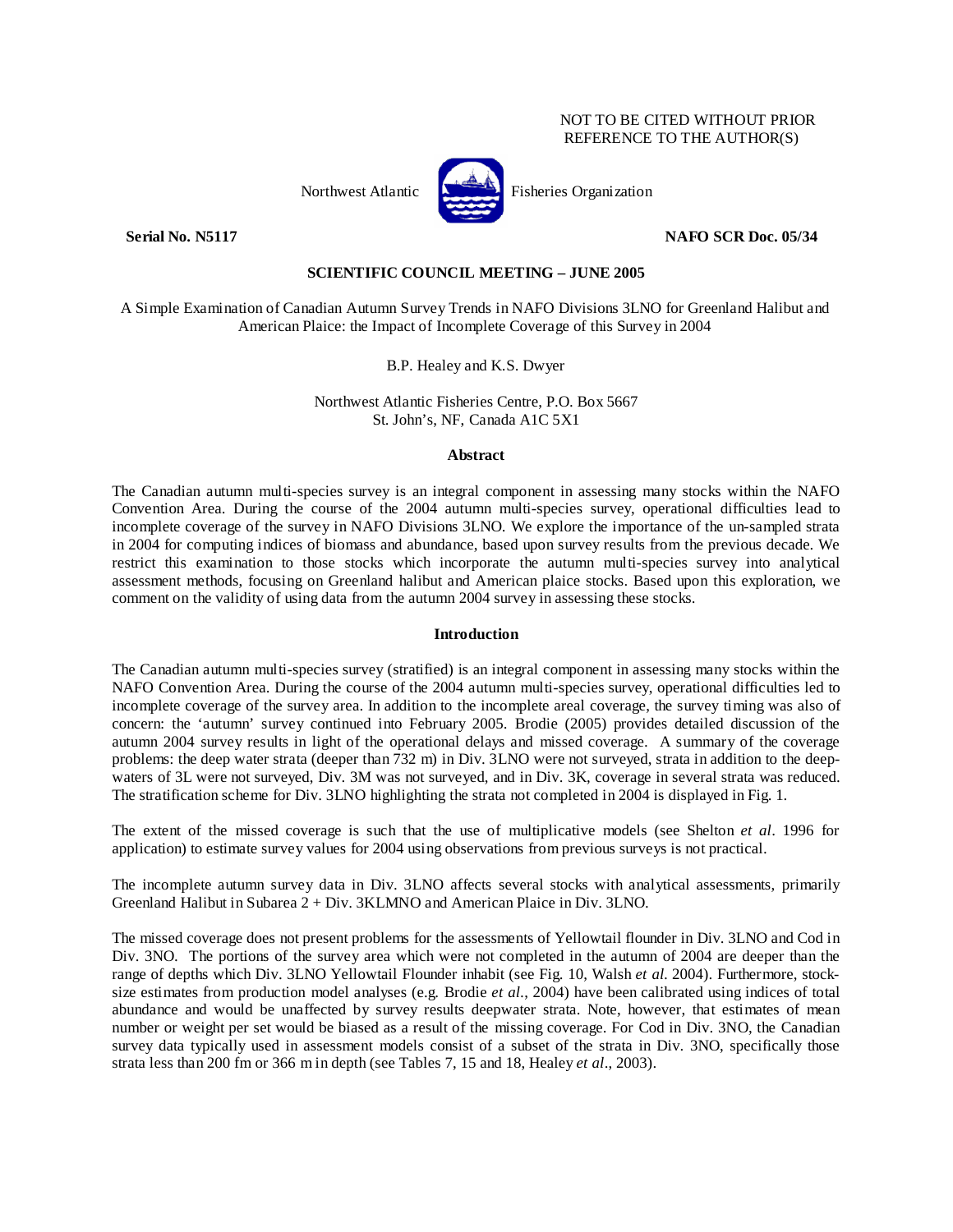The missed coverage is most problematic for indices of Greenland Halibut in SA2 + Div. 3KLMNO. Particularly, the lack of any deep water coverage in the 2004 autumn survey for Div. 3LMNO means that the 2004 input data for various analytical analyses used in assessing this stock are either missing or partially completed.

For the American Plaice stock in Div. 3LNO, the missed deep water coverage is not crucial. However, as noted above, additional strata in Div. 3L towards the northeastern edge of the plateau of the Banks were not surveyed in 2004. In past years, these strata have contributed in varying degrees to the 3L estimates of abundance and biomass for American Plaice. The importance of those strata not completed in the autumn 2004 survey requires exploration, to gauge their influence on the assessment indices.

In recent assessments of Greenland Halibut in SA2 + Div. 3KLMNO, data from the Canadian autumn multi-species survey have been used in estimating parameters in various stock assessment models. Estimates of population size from XSA, ADAPT and ASPIC (Darby et *al.*, 2004) utilize autumn survey data from Div. 3L, and analyses of yearclass strength (Healey et *al*., 2004) incorporate autumn data from Div. 3LNO.

In assessing American Plaice in Div. 3LNO, the autumn survey data from Div. 3LNO is used in estimating population size and estimating the size of recruiting year-classes (Morgan *et al*., 2003).

We present the results of some simple exploratory analyses of the Canadian autumn multi-species survey time series (Campelen gear; 1995-2003) to rationalize the decision-making process on whether or not to include the data from the 2004 autumn surveys in the assessment models.

## **Data Exploration and Discussion**

## Greenland Halibut in Subarea 2 + Divisions 3KLMNO

Figure 2 illustrates the weight of Greenland Halibut caught per set from the autumn surveys in 2003 and 2004, with the 2004 coverage deficiencies in Div. 3LMNO highlighted.

Table 1 (abundance) and table 2 (biomass) list the stratum by stratum survey results for Greenland Halibut in Div. 3L, (taken from Dwyer and Healey (2005)). Note that the coverage in 1995 is also incomplete. Based upon past surveys using the Campelen 1800 shrimp gear (first employed in the autumn of 1995), it is evident that a substantial portion of the survey estimates of abundance and biomass have been observed in the strata that were not covered in the autumn of 2004. Figures 3 and 4 illustrate these proportions.

As the majority of the missed strata in 2004 were deeper waters where older Greenland Halibut are predominant, it is possible that indices of juvenile Greenland Halibut may be acceptable for use in assessment models. However, examination of survey results at age (Table 3a) indicates that even for the youngest ages, the strata not covered during the 2004 constitute the bulk of the index. For ages 0-3, the shallower strata that were missed during 2004 (strata 365, 366 368, 369, 370, 386 and 387) have typically contributed a relatively large proportion of the index. For ages 4 and older, the deep strata that were not covered in 2004 (strata 734-751) have contributed most of the index, and sometimes 100% of the index. To illustrate these problems, we display the percentage-wise contributions over the past decade for ages 1, 4, 7, and 10 (Fig. 5a).

We also consider the impact of the missed coverage in Div. 3L to the 2J3KL index as a whole, as the 2J3KL MNPT index has been used in recent assessments to calibrate the XSA analysis (see Darby *et al.,* 2004). The percentage of the 2J3KL abundance and biomass indices which have been measured in the missed strata of 2004 are plotted from 1995 to 2003. Note that in terms of abundance, the missed strata have contributed minimally to the abundance index, ranging from 0.4% to 2.3%. However, the strata missed in 2004 have contributed substantially to the biomass index, typically about 10% of the 2J3KL total. This suggests that the strata missed in 2004 are particularly important for larger (i.e. older) individuals. Table 3b indicates that this is accurate – for ages 5 and older, the percentage of the 2J3KL abundance index coming from the missed strata is sizeable. Again, for illustration, we display the percentage-wise contributions over the past decade for ages 1, 4, 7, and 10 (Fig. 5b).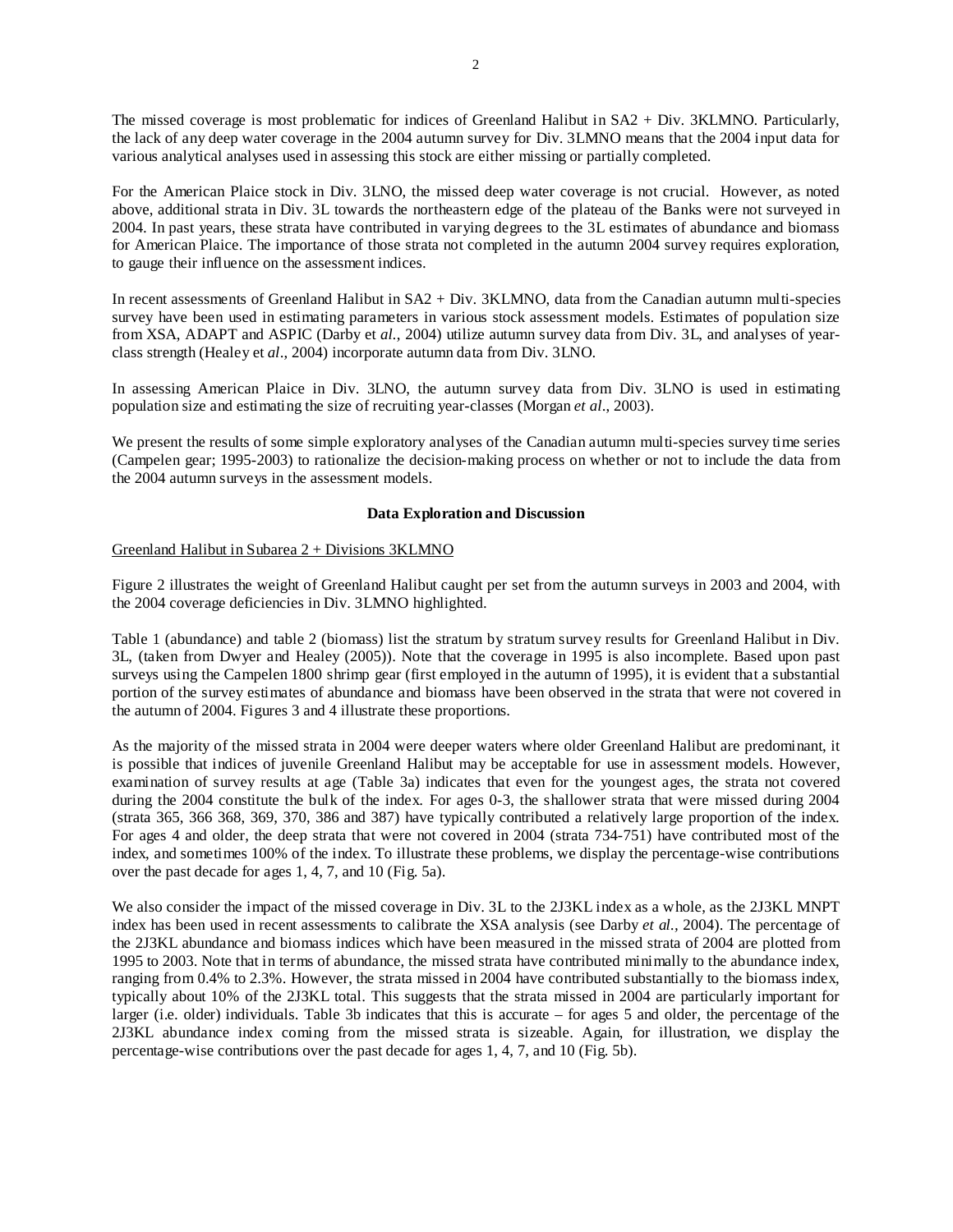Based upon these results, it seems most prudent not to include the Div. 3L Canadian autumn 2004 survey results for Greenland Halibut in any assessment models. The coverage deficiencies are substantial. However, it may be reasonable to use these data if they are down-weighted in some manner compared to the other data in the time series.

In Div. 3N, the strata missed in the autumn of 2004 (deeper than 732 m) have only been completed in four of the nine years of the Campelen time series. In Div. 3O, the deep strata not completed in the autumn of 2004 have been fully surveyed just twice over the Campelen time series, and have partial coverage in three additional years. The abundance and biomass for Div. 3N (Tables 4 and 5) and 3O (Tables 6 and 7) indicate that when these deeper strata are covered (shaded rows in tables); they constitute the majority of the index. For Div. 3NO combined, full coverage was attained in 2000 and 2002 only. In these years, the percentage of the biomass index observed in the deepwater strata (strata 752-763 in Div. 3N and 764-775 in Div. 3O) was 84% and 79%, respectively. For abundance, 78% and 53% of the overall abundance index for 2000 and 2002 were sampled in the deepwater strata that were missed in the fall of 2004.

As with the Div. 3L data, we focus on the abundance estimates at age for Div. 3NO, to determine if the strata covered during the autumn 2004 survey (which have been consistently surveyed over the Campelen time-series) are useful indices for juvenile Greenland Halibut. As noted previously, 2000 and 2002 are the only two years in the series with full coverage of Div. 3NO, however, we also consider 2001, a year in which just one stratum was not surveyed. For 2000-2002, the percentage of the Div. 3NO abundance index observed in those strata missed in the autumn of 2004 are given in Table 8. Note particularly that for ages 3-5, those ages included in the modeling process for estimating year class strength, a substantial portion of the index is observed in the deep water strata. Thus, the index for the years in which these strata have not been sampled (1996-1999; 2003, 2004) exclude important strata for survey estimates of juvenile Greenland Halibut.

Given the routine coverage shortfalls, it may be that a set of index strata (as discussed previously for cod in Div. 3NO) could be defined to create a consistent index. However, this is not to say that complete divisional coverage for Greenland halibut in the Canadian multi-species survey is not important. It provides much-needed biological information which is of use in answering long-held questions on this stock (e.g. maturity schedules and sites; distribution range of older animals). For the purposes of estimating year class strength, we advocate excluding the Canadian autumn data from Div. 3NO, as in most years, the survey in these divisions is incomplete.

We have not analyzed the impact of changing survey dates of the autumn survey over 1995-2004; see Brodie (2005) for further discussion. For Greenland Halibut, it is noteworthy that the highest catch rates in fisheries have been in the early winter period (Power, 2004). Variable survey timing adds another layer of uncertainty in assessing this stock.

#### American Plaice in Divisions 3LNO

Figure 6 illustrates the weight of American Plaice caught per set from the autumn surveys in 2003 and 2004, with the 2004 coverage deficiencies in Div. 3LNO highlighted.

Estimates of American Plaice survey biomass from each stratum in Div. 3L from 1995-2004 are presented in Table 9. Although the strata missed in the autumn of 2004 do not dominate the index, in some years these strata (particularly those within 732-914 m) contribute non-trivial amounts to the overall biomass estimates. Note that the coverage in 1995 is also incomplete. Figure 7 illustrates the biomass index and the proportion coming from those strata missed in autumn 2004.

For each age, we examine 1995-2003 autumn data to determine the portion of the index observed in the strata missed in autumn 2004 (Table 10). Although the VPA for this stock (Morgan *et al*., 2003) uses ages 5-14 as the calibration ages, analyses of the strength of the recruiting year classes have utilized survey data for younger ages. For ages 2, 5, 8 and 12, we illustrate (Fig. 8) the proportion of the index from 1995-2003 sampled in those strata not surveyed in 2004. The results indicate that over the past decade, a relatively high proportion of the index has been sampled in the autumn 2004 missing strata. For ages 2-11, typically between 20-50% of the index has been observed in these strata.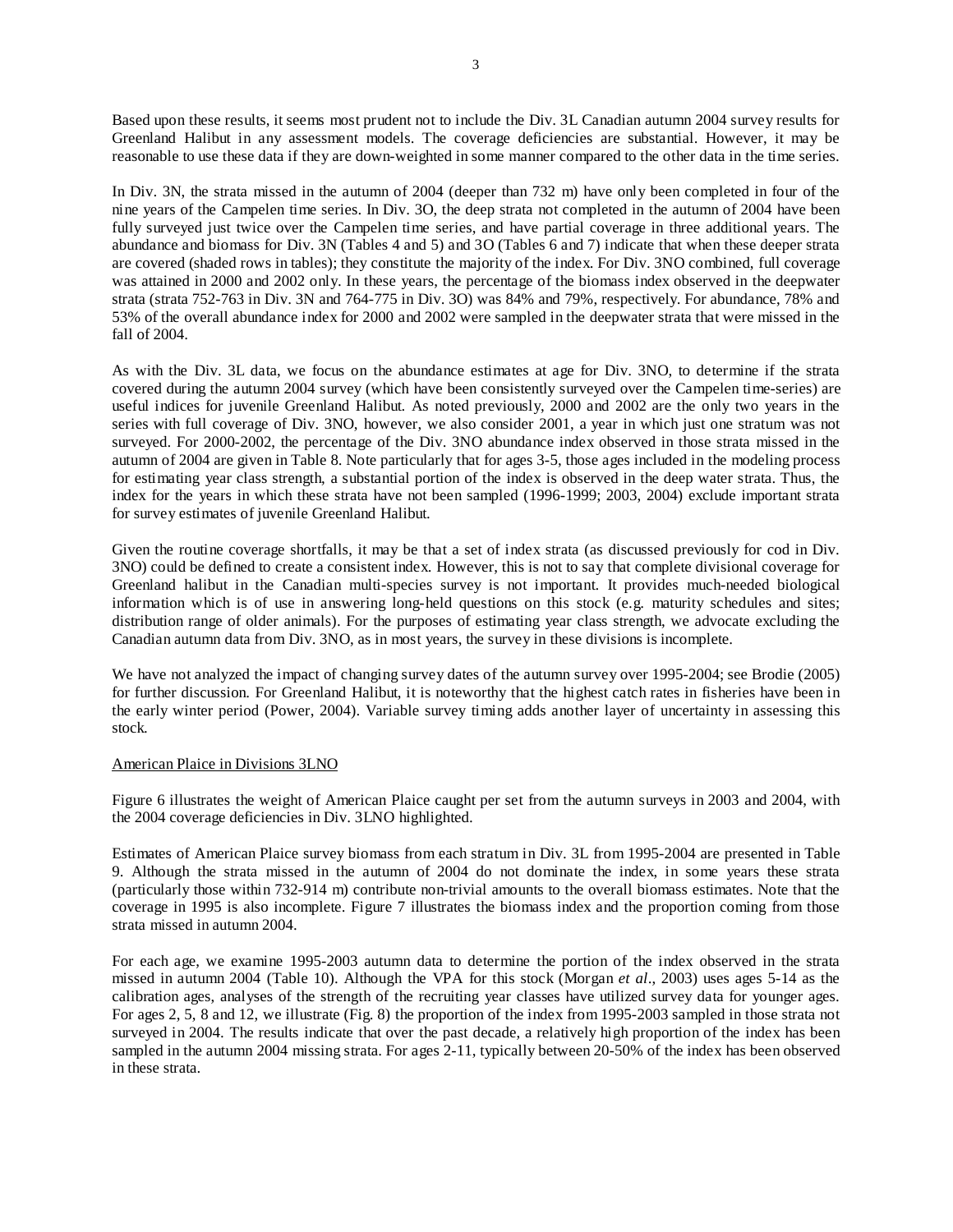Given these results, it seems that the missed coverage in the autumn of 2004 is problematic for the American Plaice index in Div. 3L. Although the proportion of the index originating in these strata is not as large as that for Greenland Halibut, it is still relatively high. Thus, we suggest that the 3L data should be used with caution in assessment models.

In Div. 3NO, the missed coverage is not of concern for American Plaice indices. In Div. 3NO, the survey index is infrequently greater than 0 for strata having depths below 732m (see Tables 11 and 12 in Morgan *et al.*, 2003). Although mean numbers (weights) per set would be affected, the American Plaice VPA has been typically calibrated using the total estimates of abundance.

In Div. 3LNO combined, having noted the problems with the index in Div. 3L, we consider the proportion of the abundance and biomass estimates from Div. 3LNO that were observed in Div. 3L. In recent years, abundance in Div. 3L as a percent of the total stock abundance has been declining, but is variable, ranging from 54% in 1996 to 13% in 2000. Similarly, the biomass in Div. 3L as a percentage of total stock biomass has shown a similar trend, ranging from 37% in 1996 to 10% in 2000. Combining this information with that previously discussed for 3L, we can compute the proportion of the biomass index in 3LNO that has been observed in the autumn 2004 missed strata. This proportion (Fig. 10) has been variable but declining over the past decade, ranging from 13% in 1996 to about 3.5% in 2000. Given the magnitude of this proportion which has previously been observed in these strata, it is recommended that percent numbers at age in Div. 3L (and Div. 3LNO combined) be examined for the usage in the next assessment of this stock.

#### **Conclusions**

We examine the time series of Campelen data from the Canadian autumn survey series in Div. 3LNO to identify the feasibility of using the autumn 2004 data in assessments considering the 2004 coverage deficiencies. Given the trends observed, it seems most prudent not to include the Div. 3LNO Canadian autumn 2004 survey results for Greenland Halibut in any assessment models. The coverage deficiencies are substantial.

For American Plaice, the incomplete coverage of the Canadian autumn survey series in Div. 3NO is not problematic. However, in Div. 3L, the proportion of the index originating in the autumn 2004 missed strata is still relatively high. Thus, we suggest that the 3L data should used cautiously in assessment models. For Div. 3LNO as a whole, the proportion of the biomass index sampled in the strata missed in 2004 has been variable. It is recommended that percent numbers at age in Div. 3L (and Div. 3LNO combined) be examined for the usage in the next assessment.

Further, we note that variable survey timing adds another layer of uncertainty in assessing these stocks using the Canadian autumn survey series.

#### **Acknowledgements**

We thank Gus Cossitt for preparing Fig. 1. Bill Brodie and Joanne Morgan provided comments on an earlier draft.

#### **References**

- Brodie, W. B., S. J. Walsh, M. J. Morgan, and K. S. Dwyer. 2004. An Assessment of the Grand Bank Yellowtail Flounder Stock, NAFO Divisions 3LNO, in 2004. NAFO SCR Doc. 04/54, Ser. No. N5007.
- Brodie, W. B. 2005. A description of the fall multispecies surveys in SA2 + Divisions 3KLMNO from 1995-2004. NAFO SCR Doc. 05/08, Ser. No. N5083.
- Darby, C. D., B. P. Healey, J.-C. Mahé, and W. R. Bowering. 2004. Greenland Halibut (*Reinhardtius hippoglossoides*) in Subarea 2 and Divisions 3KLMNO: An Assessment of Stock Status Based upon Extended Survivors Analysis, ADAPT and ASPIC Analyses, with Stochastic Projections of Potential Stock Dynamics. NAFO SCR Doc. 04/55, Ser. No. N5008.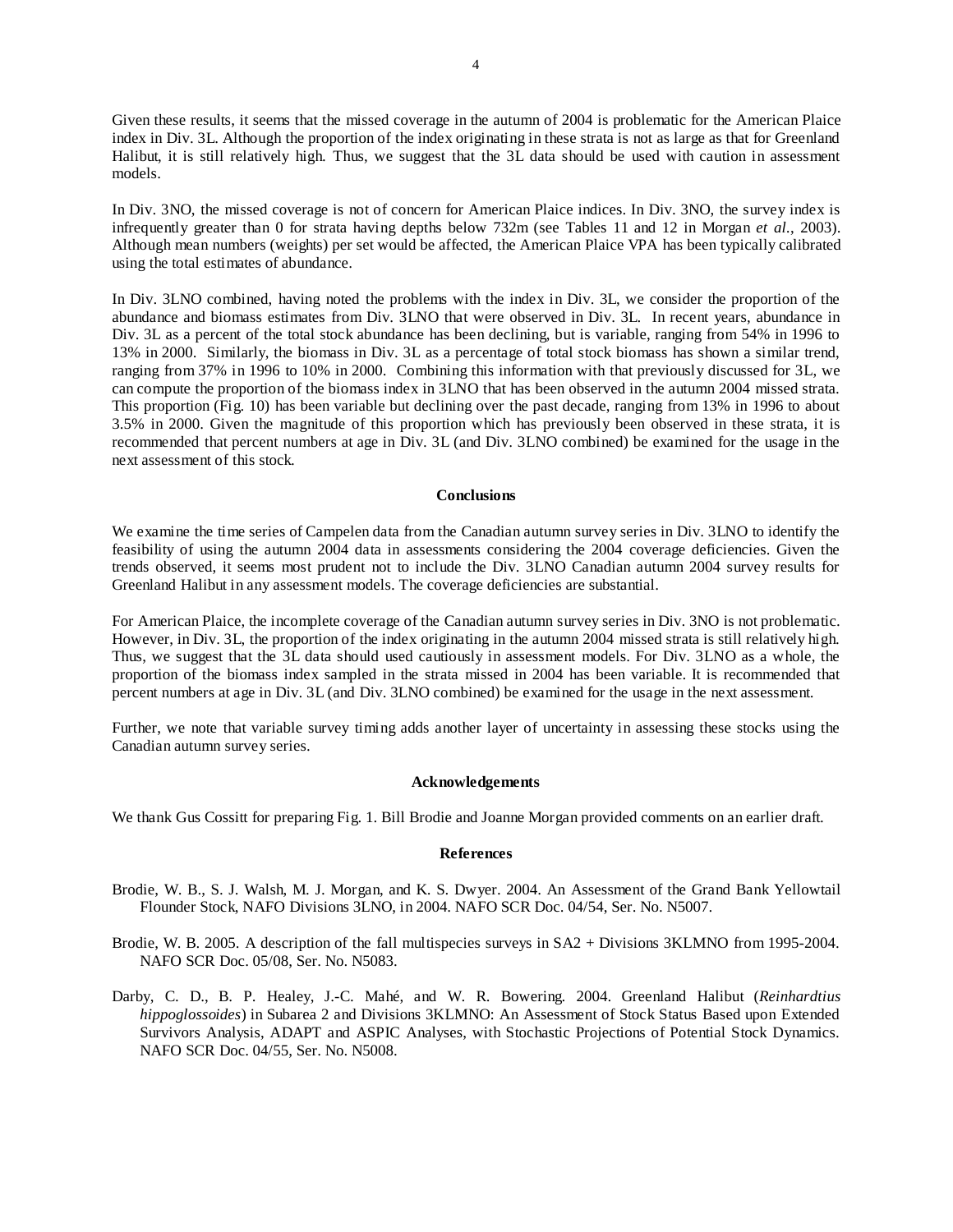- Dwyer, K. S., and B. P. Healey. 2005. Greenland halibut (Reinhardtius hippoglossoides) in NAFO Subarea 2 and Divisions 3KLMNO: Stock Trends based on annual Canadian Research Vessel survey results during 1978-2004 NAFO SCR Doc. 05/64, Ser. No. N5150*.*
- Dwyer, K. S., M. J. Morgan, D. Maddock-Parsons, W. B. Brodie, and B. P. Healey. An Assessment of American plaice in NAFO Divisions 3LNO. NAFO SCR Doc. 05/61, Ser. No. N5147.
- Healey, B. P. E. F. Murphy, D. E. Stansbury, and J. Brattey. 2003. An Assessment of the Cod Stock in NAFO Divisions 3NO. NAFO SCR Doc. 03/59, Ser. No. N4878.
- Healey, B. P., W. R. Bowering, and K. S. Dwyer. 2004. Greenland Halibut (Reinhardtius hippoglossoides) in Subarea 2 and Divisions 3KLMNO: Trends in recruitment based upon research vessel survey data. NAFO SCR Doc. 04/46, Ser. No. N4998.
- Morgan M.DJ., W. B. Brodie, D. Maddock Parsons, and B. P. Healey. 2003. An assessment of American plaice in NAFO Div. 3LNO. NAFO SCR Doc. 03/56, Ser. No. N4874.
- Power, D. Standardized Catch Rate Indices for Greenland Halibut in SA2+3KLMNO. NAFO SCR Doc. 04/37, Ser. No. N4988.
- Shelton, P. A., D. E. Stansbury, E. F. Murphy, G. R. Lilly, and J. Brattey. 1996. An assessment of the cod stock in NAFO Divisions 2J+3KL. DFO Atlantic Fisheries Research Document 96/80.
- Walsh, S. J., M. F. Veitch, W. B. Brodie, and K. S. Dwyer. 2004. Canadian bottom trawl survey estimates of the distribution and abundance of yellowtail founder (*Limanda ferruginea*) on the Grand Banks, in NAFO Divisions 3LNO from 1984-2003. NAFO SCR Doc. 04/36, Ser. No. N4986.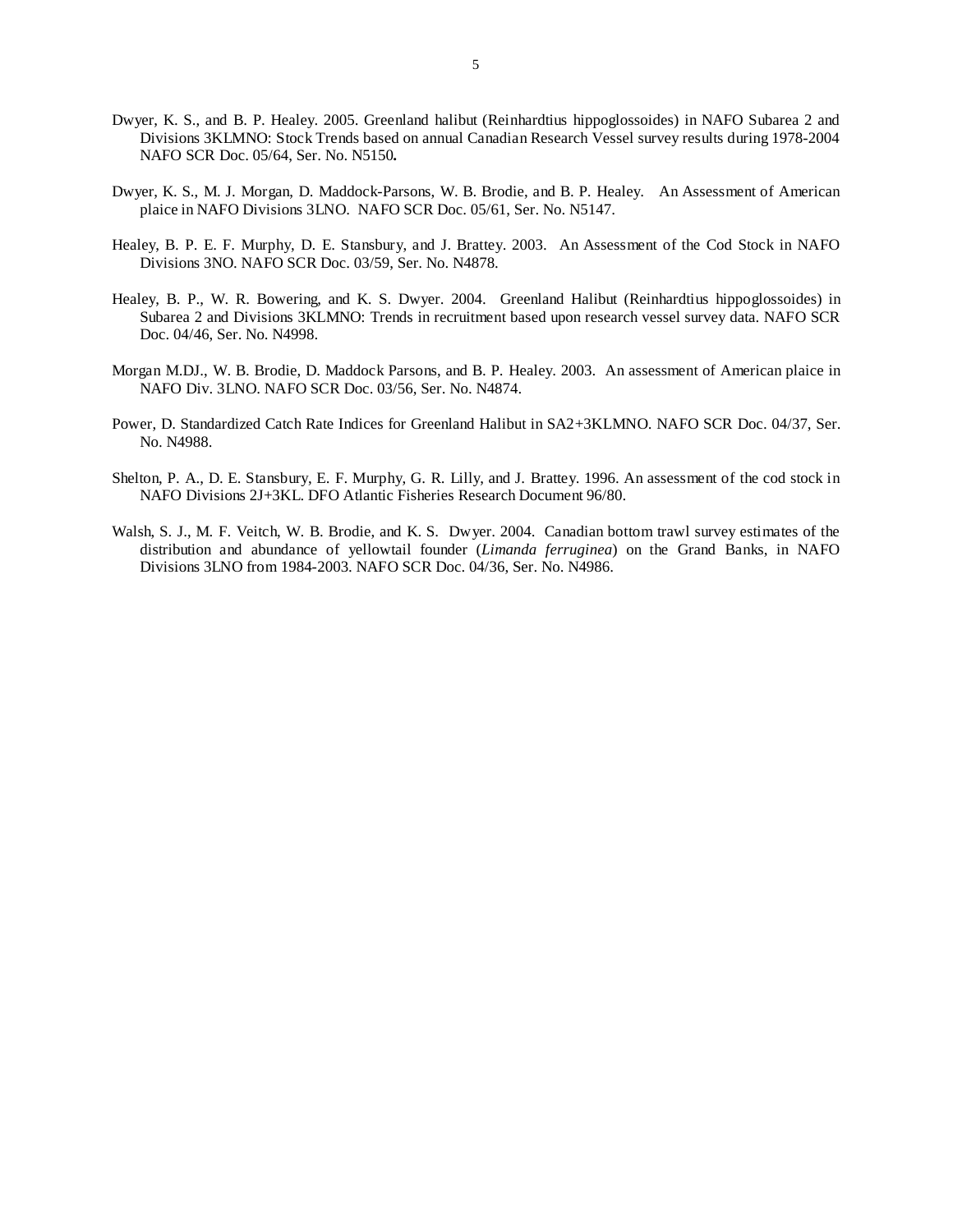|                             |              |                   | Light Shading indicates strata not fished in 2004. Darker shading denotes surveyed strata in with <100% coverage. |                     |                       |                    |                   |                    |                        |                    |              |                   |
|-----------------------------|--------------|-------------------|-------------------------------------------------------------------------------------------------------------------|---------------------|-----------------------|--------------------|-------------------|--------------------|------------------------|--------------------|--------------|-------------------|
| Depth Range (m)             | Area         | Stratum           | 1995                                                                                                              | 1996                | 1997                  | 1998               | 1999              | 2000               | 2001                   | 2002               | 2003         | 2004              |
| $30 - 56$                   | 268          | 784               | $\cdot$                                                                                                           | $\mathbf 0$         | 0                     | $\pmb{0}$          | $\cdot$           | $\pmb{0}$          | $\pmb{0}$              | $\mathbf 0$        | $\mathbf 0$  | $\mathbf 0$       |
| $57 - 92$                   | 2071         | 350               | 71                                                                                                                | $\pmb{0}$           | 0                     | $\pmb{0}$          | 0                 | $\pmb{0}$          | 0                      | 0                  | 41           | 0                 |
|                             | 1780         | 363<br>371        | 0<br>0                                                                                                            | $\mathbf 0$<br>39   | 0<br>0                | 0<br>0             | $\pmb{0}$<br>39   | 0<br>0             | $\pmb{0}$<br>$\pmb{0}$ | 0<br>0             | 0<br>0       | 41<br>$\mathbf 0$ |
|                             | 1121<br>2460 | 372               | $\pmb{0}$                                                                                                         | $\mathbf 0$         | 42                    | 0                  | 0                 | 0                  | $\pmb{0}$              | 0                  | 0            | 0                 |
|                             | 1120         | 384               | 31                                                                                                                | $\mathbf 0$         | 0                     | 0                  | 0                 | 0                  | 0                      | $\pmb{0}$          | 0            | $\mathbf 0$       |
|                             | 465          | 785               |                                                                                                                   | 0                   | 0                     | $\mathbf 0$        |                   | 0                  | 0                      | $\pmb{0}$          | 0            | $\mathbf 0$       |
| $93 - 183$                  | 1519         | 328               | $\pmb{0}$                                                                                                         | 42                  | 42                    | 42                 | 125               | 84                 | $\pmb{0}$              | 42                 | 0            | 48                |
|                             | 1574         | 341               | 0                                                                                                                 | 72                  | 595                   | 650                | 43                | 173                | 0                      | 38                 | 0            | 62                |
|                             | 585          | 342               | 0                                                                                                                 | 40                  | 201                   | 80                 | 0                 | 201                | 0                      | $\pmb{0}$          | 0            | 40                |
|                             | 525          | 343               | 0                                                                                                                 | $\pmb{0}$           | 96                    | 132                | $\pmb{0}$         | 36                 | $\pmb{0}$              | $\pmb{0}$          | 0            | 72                |
|                             | 2120<br>2114 | 348<br>349        | 0<br>144                                                                                                          | 83<br>125           | 458<br>208            | 622<br>686         | 311<br>914        | 73<br>$\pmb{0}$    | 83<br>$\pmb{0}$        | 79<br>$\pmb{0}$    | 0<br>42      | 357<br>184        |
|                             | 2817         | 364               | 86                                                                                                                | $\mathbf 0$         | 517                   | 1287               | 43                | 0                  | 172                    | 43                 | 0            | 129               |
|                             | 1041         | 365               | 179                                                                                                               | $\overline{0}$      | 668                   | 382                | 143               |                    | 95                     | $\overline{0}$     | 48.          |                   |
|                             | 1320         | 370               | 73                                                                                                                | 227                 | 227                   | 2623               | 986               | 171                | 227                    | 136                | 52.          |                   |
|                             | 2356         | 385               | 1577                                                                                                              | 540                 | 3110                  | 1058               | 770               | 36                 | 203                    | 648                | 243          | 1273              |
|                             | 1481         | 390               | 272                                                                                                               | 204                 | 815                   | 1892               | 693               | 149                | 1580                   | 1100               | 81           | 477               |
|                             | 84           | 786               |                                                                                                                   | 331                 | 12                    | 12                 |                   | 0                  | $\pmb{0}$<br>$\pmb{0}$ | 0<br>0             | 6            |                   |
|                             | 613<br>261   | 787<br>788        |                                                                                                                   | 42<br>$\mathbf 0$   | 295<br>180            | $\pmb{0}$<br>90    |                   | 0<br>$\pmb{0}$     | $\pmb{0}$              | 0                  | 0<br>0       | 126<br>0          |
|                             | 89           | 790               |                                                                                                                   | $\mathbf 0$         | 6                     | 18                 |                   | 37                 | 0                      | $\pmb{0}$          | 0            | 41                |
|                             | 72           | 793               |                                                                                                                   | 0                   | 5                     | 10                 |                   | 0                  | 5                      | 10                 | 0            | 0                 |
|                             | 216          | 794               |                                                                                                                   | $\mathbf 0$         | 40                    | 15                 |                   |                    | $\pmb{0}$              | 0                  | 0            | $\mathbf 0$       |
|                             | 98           | 797               |                                                                                                                   | 0                   | 13                    | 34                 |                   | 0                  | 0                      | $\mathbf 0$        | 0            | 31                |
|                             | 72           | 799               |                                                                                                                   | $\mathbf 0$         | 0                     | 9                  |                   | 0                  | $\pmb{0}$              | $\pmb{0}$          | 0            |                   |
| 184 - 274                   | 1582<br>983  | 344               | 73                                                                                                                | 69                  | 696                   | 3096               | 392               | 64                 | 0                      | 44<br>90           | 87           | 2497              |
|                             | 1394         | 347<br>366        | 120<br>2246                                                                                                       | $\bf{0}$<br>2732    | 180<br>6673           | 3200<br>7278       | 541<br>4913       | 456<br>192         | 45<br>2923             | 6286               | 45<br>682.   | 1871              |
|                             | 961          | 369               | 338                                                                                                               | 1124                | 4451                  | 7193               | <b>1880</b>       | 595                | 2071                   | 813                | 1807.        |                   |
|                             | 983          | 386               | 1758                                                                                                              | 2524                | 7437                  | 5980               | 4958              | 1037               | 1017                   | 6641               | 3316.        |                   |
|                             | 821          | 389               | 753                                                                                                               | 8019                | 7680                  | 2146               | 3338              | 2485               | 7943                   | 3179               | 3802         | 4480              |
|                             | 282          | 391               | 886                                                                                                               | 3369                | 6459                  | 969                | 601               | 3491               | 369                    | 1410               | 2289         | 834               |
|                             | 164          | 795               |                                                                                                                   | 21                  | 104                   | 23                 |                   | 20                 | 34                     | $\pmb{0}$          | 15           | 1523              |
|                             | 72           | 789               |                                                                                                                   | 0                   | 50                    | 25                 |                   | 35                 | 15                     | 5                  | 15           | 144               |
|                             | 227<br>100   | 791<br>798        |                                                                                                                   | 127<br>261          | 487<br>281            | 375<br>468         |                   | 283<br>309         | 28<br>55               | 21<br>78           | 16<br>99     | 250<br>1842       |
| 275 - 366                   | 1432         | 345               | 4671                                                                                                              | 18723               | 12712                 | 22231              | 6457              | 24864              | 7192                   | 10703              | 10046        | 20558             |
|                             | 865          | 346               | 23203                                                                                                             | 40360               | 16064                 | 7913               | 3490              | 5421               | 9162                   | 7972               | 25821        | 16698             |
|                             | 334          | 368               | 3630                                                                                                              | 8664                | 1815                  | 7305               | 1940              | 1447               | 3045                   | 4411               | 4847.        |                   |
|                             | 718          | 387               | 16297                                                                                                             | 13169               | 8214                  | 5004               | 10310             | 11803              | 12922                  | 1778               | 8758.        |                   |
|                             | 361          | 388               | 1639                                                                                                              | 2657                | 6605                  | 894                | 472               | 1788               | 4569                   | 1018               | 2226         | 1539              |
|                             | 145          | 392               | 537                                                                                                               | 4317                | 4149                  | 568                | 459               | 559                | 436<br>542             | 239                | 1116         | 973               |
|                             | 175<br>81    | 796<br>800        | $\ddot{\phantom{0}}$                                                                                              | 72                  | 1071<br>1839          | 975<br>1821        |                   | 1061               | 936                    | 235<br>584         | 36<br>145    | 746<br>1788       |
| 367 - 549                   | 186          | 729               | 587                                                                                                               | 1797                | 1241                  | 461                | 486               | 1689               | 819                    | 273                | 537          | 316               |
|                             | 216          | 731               | 604                                                                                                               |                     | 2333                  | 517                | 2791              | 1501               | 728                    | 700                | 782          | 458               |
|                             | 468          | 733               | 1610                                                                                                              | 2694                | 3058                  | 5991               | 2414              | 2437               | 2015                   | 601                | 2439         | 554               |
|                             | 272          | 735               | 2301                                                                                                              | 3511                | 3592                  | 4808               | 4457              | 1154               | 3031                   | 2611               | 1310         |                   |
|                             | 50           | 792               |                                                                                                                   | 1494                | 1510                  | 1861               | Ŷ.                | 517                | 277                    | 137                | 957          | 2486              |
| 550 - 731                   | 170          | 730               | 342                                                                                                               | 84                  | 503                   | 52                 | 366               | 164                | 1050                   | 412                | 322          | 104               |
|                             | 231<br>228   | 732<br><u>734</u> | 374<br>668                                                                                                        | 607<br>1854         | 1414<br><u>1812</u>   | 1176<br><u>929</u> | 763<br><u>298</u> | 1128<br><u>795</u> | 632<br><u>1129</u>     | 234<br><u>394</u>  | 1198<br>248. | 226               |
|                             | 175          | <b>736</b>        | 706                                                                                                               | 2848                | 2696                  | 3045               | 867               | 6644               | 2195                   | 1626               | 535.         |                   |
| 732 - 914                   | 227          | 737               | 3170                                                                                                              | 4965                | 4216                  | 9306               | 2014              | 1936               | 2264                   | 2123               | 2077.        |                   |
|                             | 223          | 741               |                                                                                                                   | <b>1917</b>         | 8083                  | 10239              | 1363              | 506                | <b>1810</b>            | 2163               | 1210.        |                   |
|                             | 348          | 745               | $\mathbf{r}$                                                                                                      | <b>1891</b>         | 3064                  | 1987               | 404               | 438                | 814                    | 407                | 1963.        |                   |
|                             | 159          | 748               |                                                                                                                   | 853                 | 711                   | 264                | 400               | 427                | 667                    | 25                 | 55.          |                   |
| 915-1097                    | 221          | 738               | 2919                                                                                                              | 3283                | 2003                  | 1176               | <b>725</b>        | 1094               | <b>1125</b>            | 775                | 1094.        |                   |
|                             | 206<br>392   | 742<br>746        |                                                                                                                   | 808                 | 2706                  | 1204<br>674        | 867               | 468                | 652                    | 1474<br><b>129</b> | 3245.        |                   |
|                             | 126          | 749               |                                                                                                                   | <u> 1267</u><br>121 | 1845<br>841           | <b>186</b>         | <b>770</b>        | 351<br>121         | <b>1159</b><br>19      | 61                 | 67.<br>9.    |                   |
| 1098 - 1280                 | 254          | 739               |                                                                                                                   | 1655                | 3127                  | 2568               | 349               | 472                | 360                    | 332                | 1136.        |                   |
|                             | 211          | 743               |                                                                                                                   | <b>1205</b>         | 2245                  | 493                | 3316              | 1055               | 697                    | <b>1901</b>        | 566.         |                   |
|                             | 724          | 747               |                                                                                                                   | 498                 | 1029                  | 498                | 299               | 697                | 50                     | <b>199</b>         | 199.         |                   |
|                             | 556          | 750               |                                                                                                                   | 841                 | 4245                  | 1874               | 814               | 2027               | <b>153</b>             | 497                | 191.         |                   |
| 1281 - 1463                 | 264          | 740               |                                                                                                                   | 1543                | 2978                  | <b>1217</b>        | 436               | <b>1180</b>        | 908                    | 946                | 617.         |                   |
|                             | 280          | 744               |                                                                                                                   | 2773                | 1213                  | 2140               | ×                 | 757                | 1266                   | 770                | 4452.        |                   |
| Abundance (000s)            | 229          | 751               | 71863                                                                                                             | 1040<br>147500      | <u>2991</u><br>153954 | 3103<br>142871     | 68018             | 929<br>85354       | 971<br>80458           | 221<br>66613       | 54<br>90941  | 62770             |
|                             |              |                   |                                                                                                                   |                     |                       |                    |                   |                    |                        |                    |              |                   |
| <b>Total</b>                |              |                   | 34284                                                                                                             | 61312               | 78883                 | 81474              | 42510             | 36295              | 41569                  | 36718              | 38534        | $\overline{0}$    |
| % of Annual Abundance Index |              |                   | 47.7%                                                                                                             | 42%                 | 51%                   | 57%                | 62%               | 43%                | 52%                    | 55%                | 42%          | N/A               |

**Table 1.** Abundance estimates (000s) of Greenland halibut from Canadian fall surveys in Div. 3L using a Campelen trawl during 1995-2004.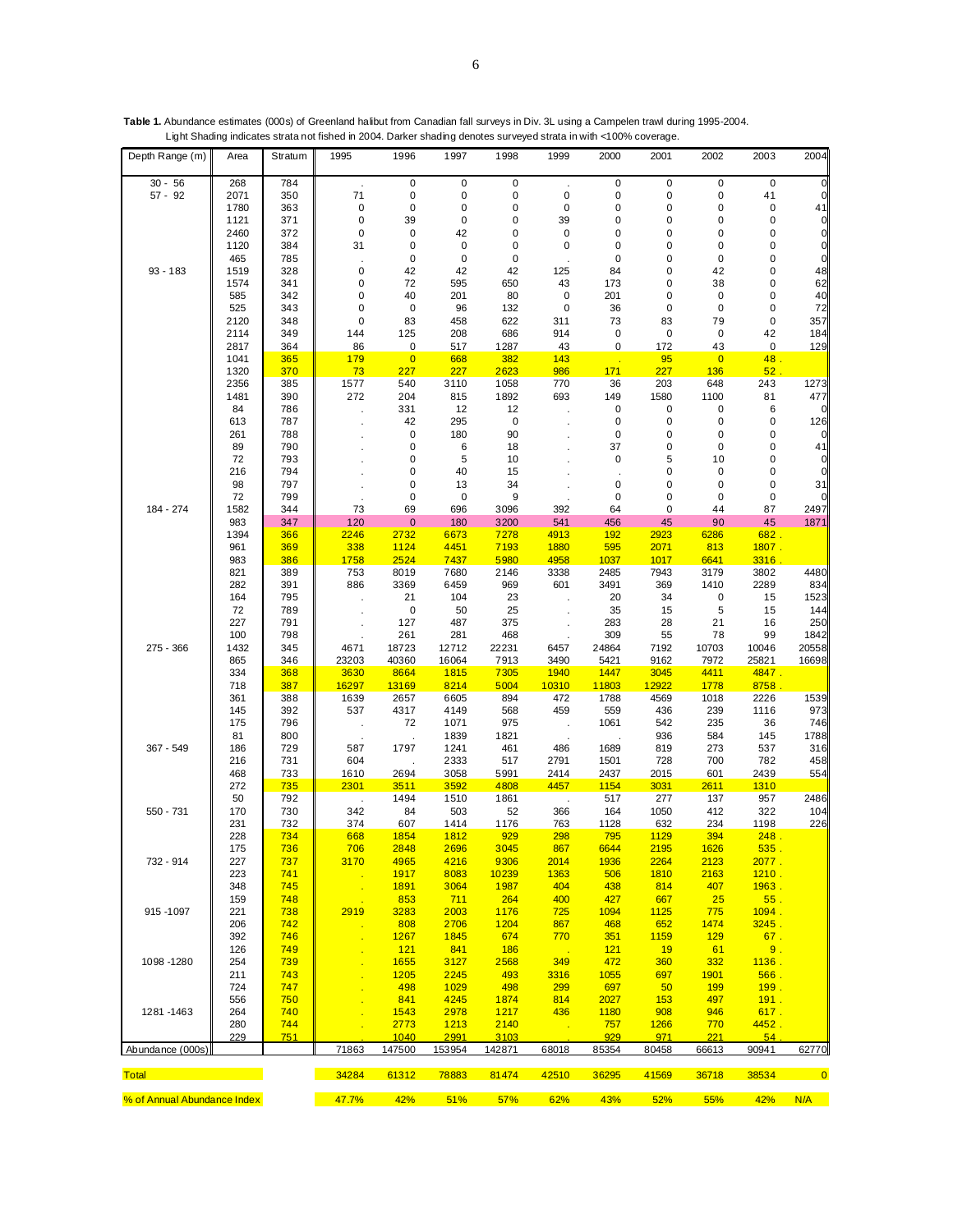| Depth Range (m)              | Area         | Stratum    | 1995                           | 1996                          | 1997           | 1998         | 1999            | 2000           | 2001                    | 2002             | 2003                         | 2004                       |
|------------------------------|--------------|------------|--------------------------------|-------------------------------|----------------|--------------|-----------------|----------------|-------------------------|------------------|------------------------------|----------------------------|
| $30 - 56$                    | 268          | 784        |                                | $\pmb{0}$                     | $\pmb{0}$      | $\pmb{0}$    |                 | $\pmb{0}$      | 0                       | $\pmb{0}$        | $\pmb{0}$                    | $\mathbf 0$                |
| $57 - 92$                    | 2071         | 350        | $\mathbf{1}$                   | $\pmb{0}$                     | 0              | 0            | $\pmb{0}$       | $\pmb{0}$      | 0                       | 0                | $\mathbf{1}$                 | 0                          |
|                              | 1780         | 363        | $\mathbf 0$                    | $\pmb{0}$                     | 0              | 0            | $\mathbf 0$     | 0              | 0                       | 0                | 0                            | $\mathbf 0$                |
|                              | 1121<br>2460 | 371<br>372 | 0<br>0                         | 3<br>$\mathbf 0$              | 0<br>0         | 0<br>0       | 24<br>$\pmb{0}$ | 0              | 0<br>0                  | 0<br>0           | 0<br>0                       | $\mathbf 0$<br>$\mathbf 0$ |
|                              | 1120         | 384        | $\mathbf 0$                    | $\mathbf 0$                   | 0              | 0            | 0               | 0<br>0         | 0                       | 0                | 0                            | $\mathbf 0$                |
|                              | 465          | 785        |                                | 0                             | 0              | 0            |                 | 0              | 0                       | $\mathbf 0$      | 0                            | 0                          |
| $93 - 183$                   | 1519         | 328        | 0                              | $\mathbf{1}$                  | 6              | 1            | 11              | 18             | 0                       | 1                | 0                            | $\mathbf 0$                |
|                              | 1574         | 341        | 0                              | $\overline{2}$                | 249            | 184          | $\mathbf 0$     | 6              | 0                       | 13               | 0                            | 22                         |
|                              | 585          | 342        | 0                              | 1                             | 85             | 16           | $\mathbf 0$     | 6              | 0                       | $\mathbf 0$      | 0                            |                            |
|                              | 525          | 343        | $\mathbf 0$                    | $\mathbf 0$                   | 34             | 45           | 0               | 1              | 0                       | $\mathbf 0$      | 0                            | 43                         |
|                              | 2120         | 348        | $\mathbf 0$                    | $\overline{2}$                | 129            | 177          | 216             | 22             | $\overline{\mathbf{c}}$ | 23               | 0                            | 162                        |
|                              | 2114<br>2817 | 349<br>364 | $\overline{4}$<br>$\mathbf{1}$ | $\overline{2}$<br>$\mathbf 0$ | 60<br>103      | 252<br>414   | 416<br>30       | $\pmb{0}$<br>0 | 0<br>1                  | $\mathbf 0$<br>6 | $\overline{\mathbf{c}}$<br>0 | 47<br>56                   |
|                              | 1041         | 365        | 17                             | $\overline{0}$                | <b>169</b>     | 140          | 55              |                | $\overline{0}$          | $\overline{0}$   | $0$ .                        |                            |
|                              | 1320         | 370        | $\overline{0}$                 | 14                            | 48             | 871          | 555             | 19             | $\overline{1}$          | 55               | 23                           |                            |
|                              | 2356         | 385        | 73                             | 64                            | 502            | 334          | 253             | 29             | 47                      | 190              | 69                           | 348                        |
|                              | 1481         | 390        | 43                             | 67                            | 200            | 625          | 310             | 69             | 497                     | 222              | 13                           | 193                        |
|                              | 84           | 786        |                                | 67                            | $\overline{2}$ | 4            |                 | 0              | 0                       | 0                | $\pmb{0}$                    | 0                          |
|                              | 613          | 787        |                                | 1                             | 86             | $\pmb{0}$    |                 | 0              | 0                       | 0                | 0                            | 59                         |
|                              | 261<br>89    | 788<br>790 |                                | $\mathbf 0$<br>0              | 45<br>6        | 31<br>6      |                 | 0<br>25        | 0<br>0                  | 0<br>0           | 0<br>0                       | 0<br>29                    |
|                              | 72           | 793        |                                | 0                             | 4              | 4            |                 | 0              | 0                       | 5                | 0                            | 0                          |
|                              | 216          | 794        |                                | $\mathbf 0$                   | 15             | 4            |                 |                | 0                       | 0                | 0                            | $\mathbf 0$                |
|                              | 98           | 797        |                                | 0                             | 3              | 14           |                 | 0              | 0                       | 0                | 0                            | 23                         |
|                              | 72           | 799        |                                | $\mathbf 0$                   | $\mathbf 0$    | 4            |                 | 0              | 0                       | 0                | $\pmb{0}$                    | 0                          |
| 184 - 274                    | 1582         | 344        | 16                             | 11                            | 96             | 885          | 181             | 42             | $\mathbf 0$             | $\overline{7}$   | 17                           | 918                        |
|                              | 983          | 347        | $\overline{2}$                 | $\mathbf 0$                   | 37             | 1021         | 297             | 160            | 88                      | 28               | $\mathbf 0$                  | 476                        |
|                              | 1394<br>961  | 366<br>369 | 204<br>72                      | 338<br>108                    | 878<br>888     | 2172<br>2347 | 2108<br>719     | 62<br>85       | 265<br>296              | 689              | 119.                         |                            |
|                              | 983          | 386        | 126                            | 447                           | 1010           | 1683         | 1129            | 473            | 337                     | 55<br>998        | 278.<br>453                  |                            |
|                              | 821          | 389        | 71                             | 900                           | 875            | 474          | 673             | 727            | 1143                    | 531              | 563                          | 706                        |
|                              | 282          | 391        | 177                            | 344                           | 892            | 257          | 135             | 379            | 89                      | 135              | 448                          | 144                        |
|                              | 164          | 795        |                                | 5                             | 35             | 6            |                 | 11             | 8                       | 0                | 0                            | 664                        |
|                              | 72           | 789        |                                | 0                             | 14             | 10           |                 | 12             | 1                       | 0                | $\mathbf{1}$                 | 67                         |
|                              | 227          | 791        |                                | 66                            | 193            | 151          |                 | 201            | $\overline{\mathbf{c}}$ | 10               | 12                           | 81                         |
|                              | 100          | 798        |                                | 76                            | 108            | 152          |                 | 226            | 19                      | 50               | 38                           | 806                        |
| 275 - 366                    | 1432<br>865  | 345<br>346 | 937<br>2237                    | 3747<br>5483                  | 1775<br>2378   | 4359<br>2062 | 1665<br>1312    | 2659<br>1021   | 1249<br>1224            | 2344<br>1045     | 2052<br>4602                 | 3998<br>3555               |
|                              | 334          | 368        | 385                            | 690                           | 338            | 2272         | 860             | 857            | 871                     | 1829             | 1059.                        |                            |
|                              | 718          | 387        | 1546                           | 1765                          | 1614           | 1609         | 5284            | 4897           | 4503                    | 661              | 1147                         |                            |
|                              | 361          | 388        | 310                            | 711                           | 814            | 380          | 270             | 704            | 993                     | 309              | 554                          | 431                        |
|                              | 145          | 392        | 69                             | 500                           | 618            | 215          | 170             | 234            | 116                     | 53               | 266                          | 165                        |
|                              | 175          | 796        |                                | 37                            | 355            | 289          |                 | 154            | 96                      | 41               | $\overline{2}$               | 318                        |
|                              | 81           | 800        |                                |                               | 313            | 517          |                 | 233            | 191                     | 215              | 52                           | 636                        |
| 367 - 549                    | 186          | 729        | 215                            | 648                           | 496            | 242          | 239             | 1002           | 438                     | 100              | 218                          | 139                        |
|                              | 216<br>468   | 731<br>733 | 242<br>501                     | 706                           | 713<br>752     | 305<br>2535  | 1795<br>1511    | 891<br>1321    | 407<br>906              | 318<br>312       | 306<br>949                   | 262<br>364                 |
|                              | 272          | 735        | 526                            | <b>1111</b>                   | 938            | 2093         | 2465            | 728            | 1504                    | 1177             | 412                          |                            |
|                              | 50           | 792        |                                | 186                           | 349            | 608          |                 | 316            | 69                      | 31               | 200                          | 1021                       |
| $550 - 731$                  | 170          | 730        | 140                            | 37                            | 330            | 44           | 224             | 125            | 627                     | 200              | 183                          | 74                         |
|                              | 231          | 732        | 83                             | 463                           | 590            | 705          | 519             | 858            | 319                     | 152              | 430                          | 130                        |
|                              | 228          | 734        | 280                            | 642                           | 604            | 515          | 184             | 554            | 671                     | 214              | 124.                         |                            |
|                              | 175          | <b>736</b> | 271                            | 1117                          | 951            | 1285         | 498             | 4028           | 1038                    | 910              | 214.                         |                            |
| 732 - 914                    | 227<br>223   | 737<br>741 | 1244                           | 2198<br>867                   | 1981<br>3224   | 4765<br>5059 | 1472<br>961     | 1522<br>444    | 1689<br>1653            | 1433<br>1337     | 1041.<br>661.                |                            |
|                              | 348          | 745        |                                | 1075                          | 1722           | <b>1299</b>  | 358             | 364            | 680                     | 267              | 971.                         |                            |
|                              | 159          | 748        | <b>TER</b>                     | 429                           | 287            | 166          | 255             | 390            | 458                     | 26               | 74.                          |                            |
| 915-1097                     | 221          | 738        | 1490                           | 1906                          | 1439           | 769          | 548             | 903            | 857                     | 571              | 750.                         |                            |
|                              | 206          | 742        |                                | 567                           | 901            | 918          | 628             | 451            | 579                     | 982              | 2183.                        |                            |
|                              | 392          | 746        |                                | 783                           | 992            | 531          | 1231            | 363            | 1126                    | 132              | 39.                          |                            |
|                              | 126          | 749        |                                | 125                           | 377            | <b>135</b>   |                 | 185            | 17                      | 50               | 6.                           |                            |
| 1098 - 1280                  | 254          | 739        |                                | <u>1227</u>                   | 2248           | 1784         | 245             | 515            | 329                     | <b>227</b>       | 918.                         |                            |
|                              | 211<br>724   | 743<br>747 |                                | 931<br>438                    | 2820<br>1446   | 472<br>570   | 2427<br>284     | 861<br>622     | 671<br>37               | 1527<br>204      | 358.<br>110.                 |                            |
|                              | 556          | 750        |                                | 586                           | 3947           | 1750         | 1100            | 1872           | 348                     | 581              | <u>119.</u>                  |                            |
| 1281-1463                    | 264          | 740        |                                | 981                           | 2604           | 1013         | 337             | 1109           | 1068                    | 946              | 456.                         |                            |
|                              | 280          | 744        |                                | 2961                          | 1101           | 1746         |                 | 698            | 1295                    | 957              | 3571.                        |                            |
|                              | 229          | 751        |                                | 1207                          | 2810           | 2633         |                 | <u>711</u>     | 1061                    | 206              | 59                           |                            |
| Total Biomass (t)            |              |            | 11282                          | 36642                         | 48596          | 55927        | 33955           | 34161          | 29886                   | 22377            | 26123                        | 15940                      |
| <b>Total The State State</b> |              |            | 6162                           | 22513                         | 35337          | 38595        | 23705           | 22713          | 21355                   | 16035            | 15144                        | $\overline{\phantom{0}}$ 0 |
| % of Annual Biomass Index    |              |            | 55%                            | 61%                           | 73%            | 69%          | 70%             | 66%            | 71%                     | 72%              | 58%                          |                            |

**Table 2**. Biomass estimates (t) of Greenland halibut from Canadian fall surveys in Div. 3L using a Campelen trawl during 1995-2003. Light Shading indicates strata not fished in 2004. Darker shading denotes surveyed strata in with <100% coverage.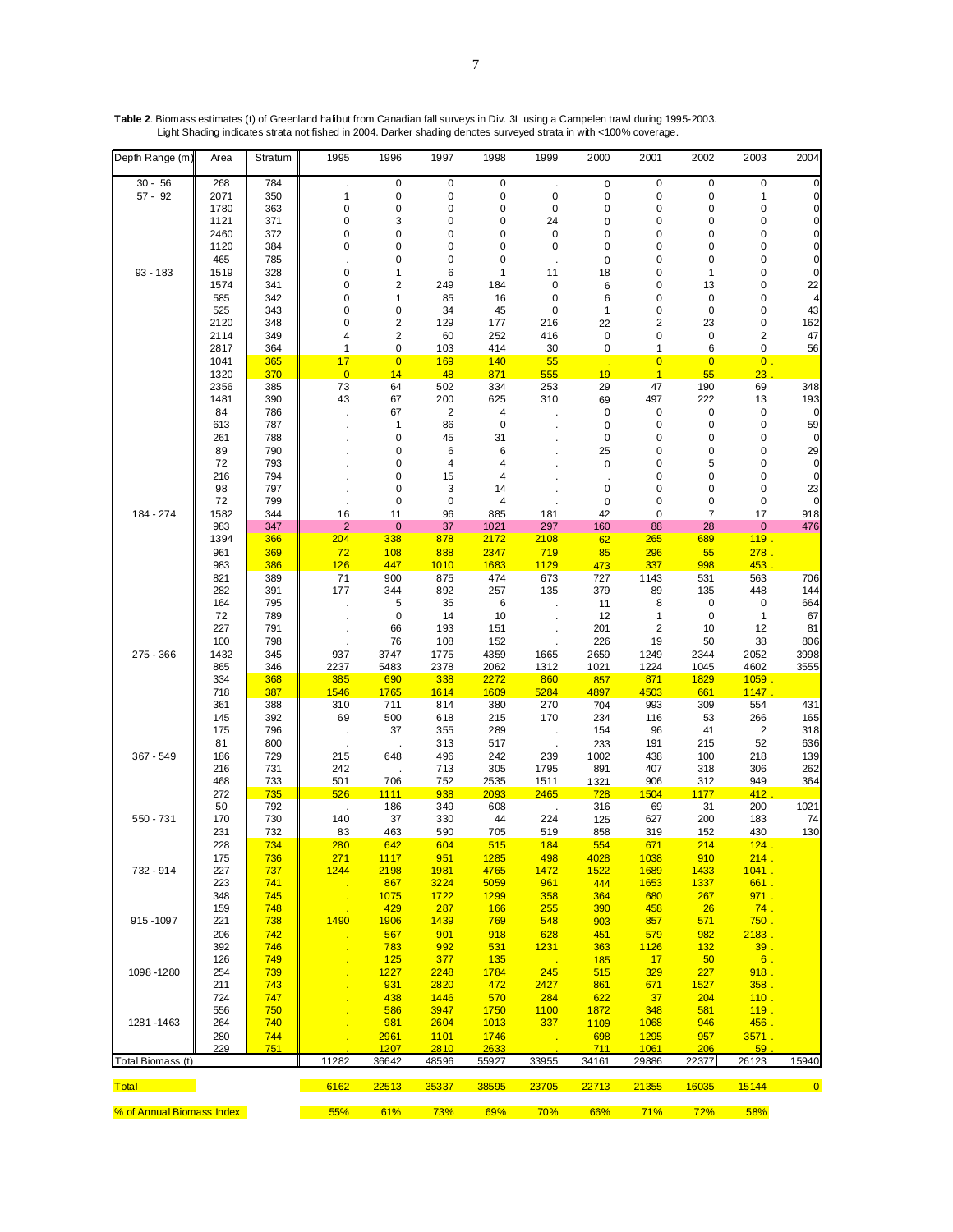| Age | 1995 | 1996 | 1997 | 1998 | 1999 | 2000 | 2001 | 2002 | 2003 |
|-----|------|------|------|------|------|------|------|------|------|
| 0   | 54%  | 23%  | 25%  | 60%  | 60%  | 47%  | 55%  | 65%  | 52%  |
|     | 43%  | 35%  | 22%  | 38%  | 30%  | 7%   | 21%  | 50%  | 41%  |
| 2   | 42%  | 26%  | 28%  | 30%  | 37%  | 7%   | 29%  | 35%  | 28%  |
| 3   | 44%  | 28%  | 36%  | 35%  | 36%  | 35%  | 38%  | 30%  | 23%  |
| 4   | 57%  | 48%  | 46%  | 54%  | 53%  | 46%  | 53%  | 47%  | 33%  |
| 5   | 59%  | 66%  | 68%  | 64%  | 67%  | 61%  | 62%  | 66%  | 57%  |
| 6   | 61%  | 81%  | 84%  | 73%  | 69%  | 69%  | 73%  | 82%  | 82%  |
| 7   | 66%  | 89%  | 93%  | 86%  | 74%  | 79%  | 83%  | 89%  | 94%  |
| 8   | 33%  | 95%  | 97%  | 93%  | 86%  | 89%  | 88%  | 96%  | 98%  |
| 9   | 0%   | 99%  | 100% | 99%  | 96%  | 98%  | 94%  | 99%  | 99%  |
| 10  |      | 100% | 100% | 101% | 78%  | 97%  | 102% | 100% | 101% |
| 11  |      | 100% | 101% | 101% | 94%  | 101% | 106% | 100% | 100% |
| 12  |      | 100% | 100% | 100% | 102% | 102% | 100% | 100% | 100% |
| 13  |      | 104% | 101% | 100% | 100% | 100% | 100% | 102% | 100% |

**Table 3a**. Percent of abundance index of Greenland Halibut in Div. 3L observed in strata that were not surveyed during 2004 for ages 1-13. (Values >100% result from rounded values in formatted output.)

**Table 3b**. Percent of abundance index of Greenland Halibut in Div. 2J3KL (combined) observed in strata that were not surveyed during 2004 for ages 1-13. (Values >100% result from rounded values in formatted output.)

| Age            | 1995 | 1996 | 1997 | 1998 | 1999  | 2000 | 2001 | 2002 | 2003 |
|----------------|------|------|------|------|-------|------|------|------|------|
| 0              | 3%   | 0%   | 3%   | 2%   | 2%    | 2%   | 4%   | 1%   | 1%   |
|                | 3%   | 1%   | 1%   | 1%   | $0\%$ | 0%   | 1%   | 2%   | 2%   |
| $\overline{2}$ | 2%   | 2%   | 1%   | 2%   | 1%    | 0%   | 1%   | 1%   | 1%   |
| 3              | 3%   | 3%   | 3%   | 2%   | 1%    | 1%   | 2%   | 2%   | 3%   |
| 4              | 5%   | 8%   | 6%   | 9%   | 2%    | 3%   | 4%   | 5%   | 6%   |
| 5              | 9%   | 14%  | 16%  | 16%  | 7%    | 7%   | 7%   | 12%  | 11%  |
| 6              | 13%  | 25%  | 23%  | 24%  | 13%   | 15%  | 11%  | 21%  | 21%  |
|                | 9%   | 36%  | 30%  | 27%  | 15%   | 23%  | 17%  | 32%  | 28%  |
| 8              | 1%   | 40%  | 38%  | 34%  | 16%   | 28%  | 24%  | 42%  | 33%  |
| 9              | 0%   | 36%  | 38%  | 41%  | 16%   | 32%  | 31%  | 46%  | 36%  |
| 10             | 0%   | 39%  | 36%  | 28%  | 15%   | 28%  | 39%  | 37%  | 38%  |
| 11             | 0%   | 27%  | 35%  | 37%  | 16%   | 32%  | 24%  | 52%  | 13%  |
| 12             |      | 32%  | 47%  | 29%  | 42%   | 63%  | 68%  | 100% | 29%  |
| 13             |      | 16%  | 53%  | 28%  | 43%   | 100% | 46%  | 70%  | 67%  |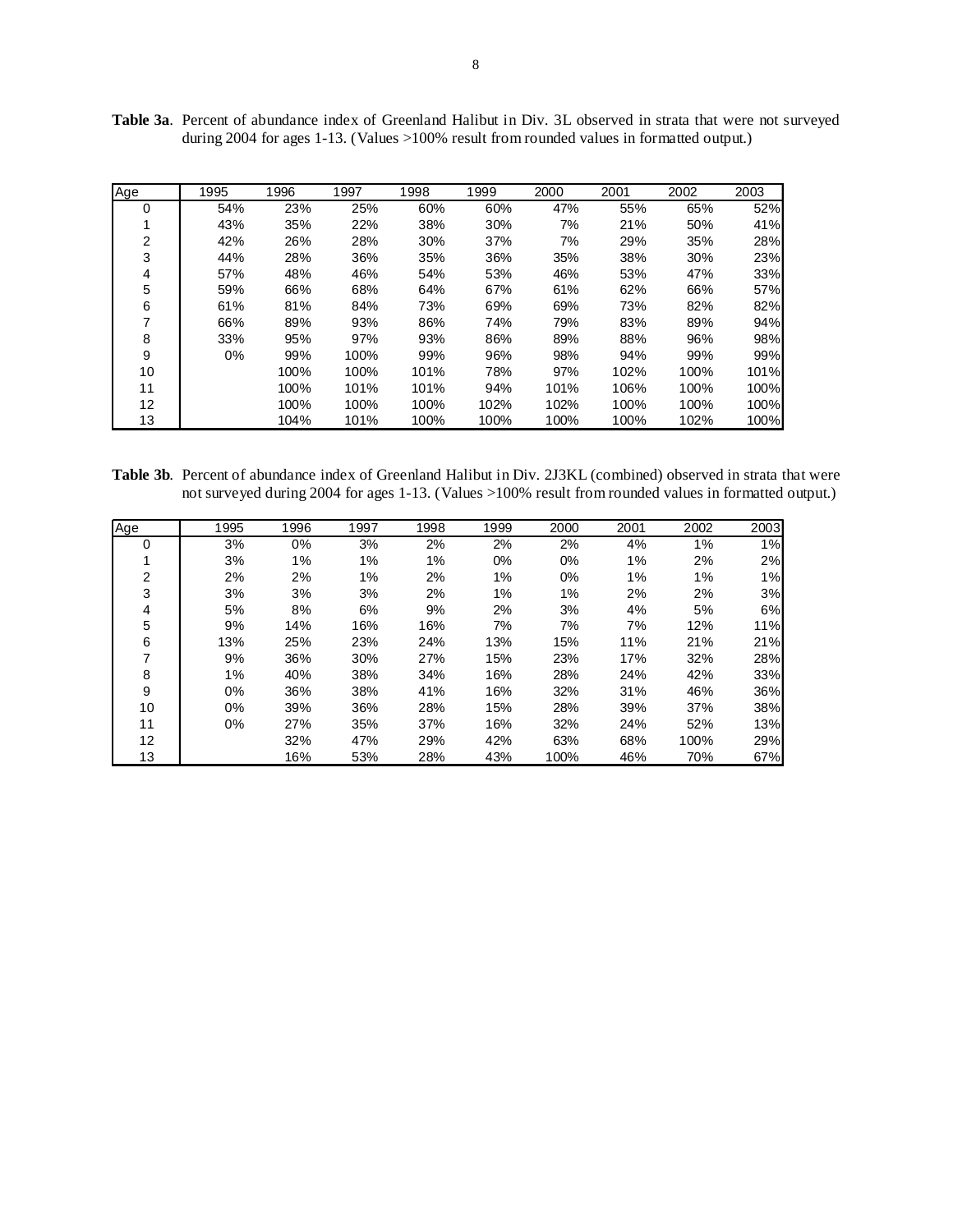| Depth Range (m)   | Area         | Stratum | 1996        | 1997           | 1998        | 1999        | 2000        | 2001        | 2002           | 2003        | 2004           |
|-------------------|--------------|---------|-------------|----------------|-------------|-------------|-------------|-------------|----------------|-------------|----------------|
| 556               | 1593         | 375     | $\mathbf 0$ | $\mathbf 0$    | $\mathbf 0$ | $\mathbf 0$ | $\mathsf 0$ | $\mathbf 0$ | 0              | 1           | $\overline{0}$ |
|                   | 1499         | 376     | $\mathbf 0$ | 0              | 0           | $\mathbf 0$ | 0           | 0           | 0              | $\pmb{0}$   | $\overline{0}$ |
| $57 - 92$         | 2992         | 360     | 447         | 880            | 974         | 144         | 165         | 0           | 0              | 32          | $\overline{0}$ |
|                   | 1853         | 361     | 0           | 0              | 0           | 0           | 0           | 0           | 0              | 0           | $\mathbf 0$    |
|                   | 2520         | 362     | $\mathbf 0$ | $\mathbf 0$    | 0           | $\mathbf 0$ | $\mathbf 0$ | 0           | $\overline{2}$ | 0           | 12             |
|                   | 2520         | 373     | $\mathbf 0$ | $\overline{2}$ | 0           | $\mathbf 0$ | 0           | 0           | 0              | 0           | $\pmb{0}$      |
|                   | 931          | 374     | $\mathbf 0$ | 12             | 0           | 0           | 0           | $\mathbf 0$ | 0              | 0           | $\pmb{0}$      |
|                   | 674          | 383     | $\mathbf 0$ | $\mathbf 0$    | 0           | 0           | 0           | $\mathbf 0$ | 0              | 0           | $\mathbf 0$    |
| $93 - 183$        | 421          | 359     | $\mathbf 0$ | 160            | 724         | 67          | 28          | 81          | 0              | $\mathbf 0$ |                |
|                   | 100          | 377     | 4           | 166            | 30          | 21          | 30          | 1           | 0              | 10          | $\frac{2}{7}$  |
|                   | 647          | 382     | $\mathbf 0$ | 24             | 111         | $\mathbf 0$ | 0           | $\mathbf 0$ | 96             | 0           | 1              |
| 184 - 274         | 225          | 358     | 140         | 94             | 42          | 13          | 5           | 488         | 1              | 8           | $\overline{4}$ |
|                   | 139          | 378     | 112         | 262            | 2198        | 257         | 5           | 237         | 206            | 20          | 135            |
|                   | 182          | 381     | 802         | 615            | 1622        | 590         | 253         | 138         | 73             | 67          | 114            |
| 275 - 366         | 164          | 357     | 40          | 58             | 7           |             | 6           | 8           | 20             | 21          | 8              |
|                   | 106          | 379     | 581         | 41             | 31          | 22          | 36          | 404         | 98             | 59          | 629            |
|                   | 116          | 380     | 178         | 516            | 794         | 330         | 151         | 141         | 95             | 130         | 362            |
| 367 - 549         | 155          | 723     | 115         | 109            | 336         | 14          | 48          | 70          | 8              | 31          | 11             |
|                   | 105          | 725     | 165         | 1646           | 65          | 95          | 171         | 59          | 54             | 42.         |                |
|                   | 160          | 727     | 1006        | 371            | 509         | 494         | 391         | 570         | 211            | 209         | 342            |
| 550 - 731         | 124          | 724     | 160         | 589            | 374         | 126         | 67          | 62          | 154            |             | 122            |
|                   | 72           | 726     | 296         | 448            | 765         | 55          | 30          | 517         | 214            | 136         | 52             |
|                   | 156          | 728     | 1035        | 455            | 675         | 511         | 201         | 299         | 510            | 291         | 1084           |
| 732 - 914         | 134          | 752     |             |                | 563         |             | 664         | 68          | 97             |             |                |
|                   | 106          | 756     |             |                | 242         |             | 243         | 230         | 211            |             |                |
|                   | 154          | 760     |             |                | 352         |             | 183         | 283         | 786            |             |                |
| 915-1097          | 138          | 753     |             |                | 224         |             | 109         | 55          | 75             |             |                |
|                   | 102          | 757     |             |                | 643         |             | 455         | 454         | 175            |             |                |
|                   | 171          | 761     |             |                | 687         |             | 778         | 402         | 315            |             |                |
| 1098 - 1280       | 180          | 754     |             |                | 1554        |             | 179         | 83          | 103            |             |                |
|                   | 99           | 758     |             |                | 443         |             | 427         | 274         | 78             |             |                |
|                   | 212          | 762     |             |                |             |             | 1096        | 772         | 339            |             |                |
| 1281 - 1463       | 385          | 755     |             |                | 658         |             | 965         | 571         | 454            |             |                |
|                   | 127          | 759     |             |                | 165         |             | 509         | 378         | 217            |             |                |
|                   | 261          | 763     |             |                |             |             | 2135        | 509         | 1111           |             |                |
| Total Biomass (t) |              |         | 5079        | 6448           | 14788       | 2738        | 9330        | 7155        | 5705           | 1057        | 2885           |
|                   | <b>Total</b> |         |             |                | 5530        |             | 7743        | 4078        | 3962           |             |                |

**Table 4.** Biomass estimates (t) of Greenland halibut from Canadian fall surveys in Div. 3N using a Campelen trawl during 1995-2004. Light Shading indicates strata not fished in 2004.

% of Annual Biomass Index 37% 83% 57% 69% 69% 69% for a state and state and state and state and state and state  $37\%$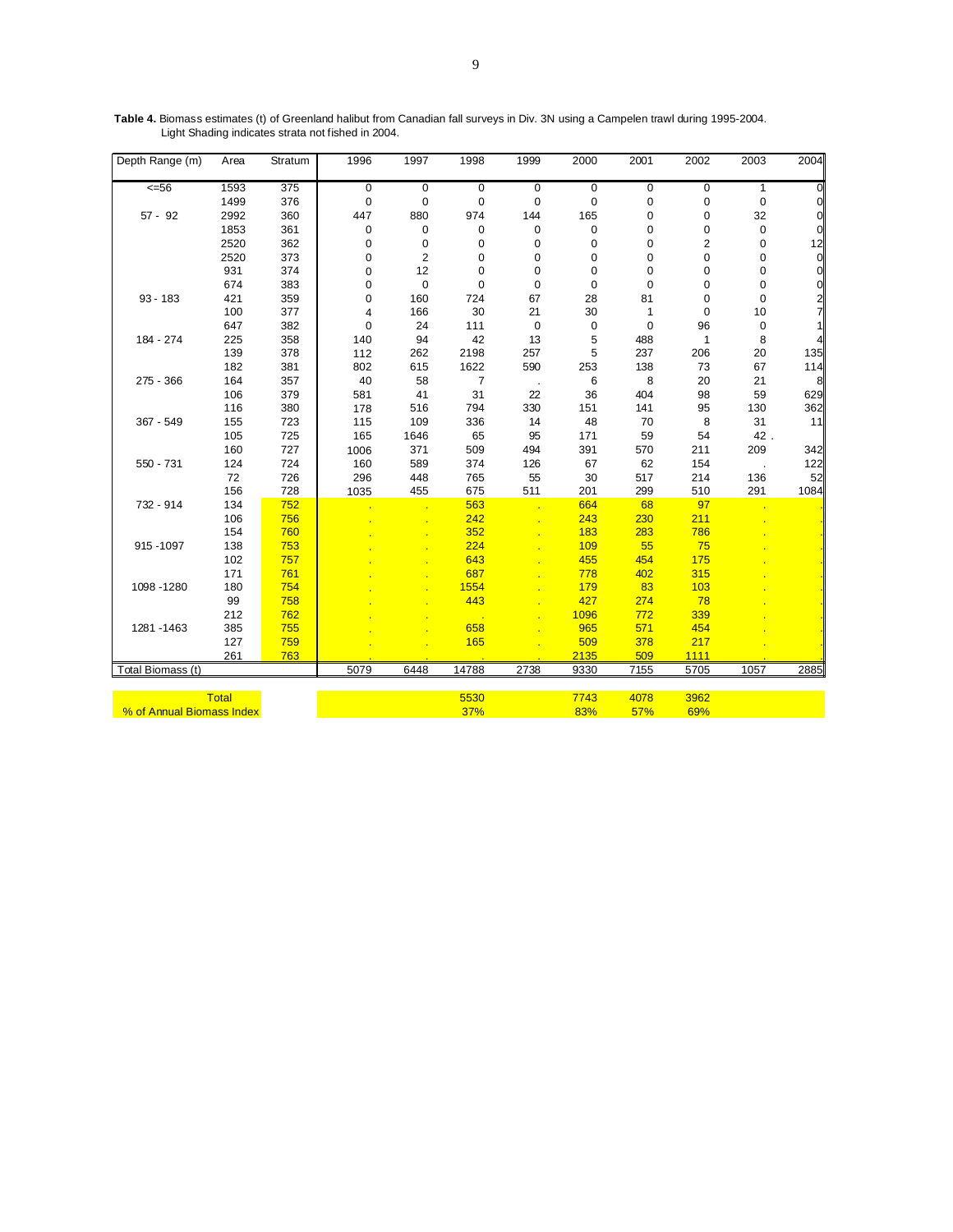| $\overline{56}$<br>1593<br>$\overline{375}$<br>31<br>$\mathbf 0$<br>$\mathbf 0$<br>$\mathbf 0$<br>$\mathbf 0$<br>$\mathbf 0$<br>$\mathbf 0$<br>55<br>$\mathbf 0$<br>1499<br>376<br>$\mathbf 0$<br>$\mathbf 0$<br>$\mathbf 0$<br>$\mathbf 0$<br>$\mathbf 0$<br>$\mathbf 0$<br>0<br>0<br>0<br>463<br>$\overline{0}$<br>$57 - 92$<br>2992<br>360<br>3293<br>4961<br>3293<br>257<br>257<br>$\pmb{0}$<br>$\mathbf 0$<br>1853<br>361<br>$\mathbf 0$<br>0<br>$\mathbf 0$<br>0<br>0<br>0<br>0<br>0<br>0<br>50<br>2520<br>362<br>0<br>$\mathbf 0$<br>50<br>0<br>$\mathbf 0$<br>0<br>0<br>0<br>2520<br>373<br>99<br>$\pmb{0}$<br>$\overline{0}$<br>0<br>0<br>0<br>0<br>0<br>$\mathbf 0$<br>931<br>374<br>49<br>$\mathbf 0$<br>$\mathbf 0$<br>0<br>0<br>0<br>0<br>0<br>$\mathbf 0$<br>674<br>$\mathbf 0$<br>$\mathbf 0$<br>$\mathbf 0$<br>$\mathbf 0$<br>383<br>$\mathbf 0$<br>$\mathbf 0$<br>$\mathbf 0$<br>0<br>0<br>29<br>$\mathbf 0$<br>$93 - 183$<br>421<br>359<br>$\mathbf 0$<br>1853<br>87<br>29<br>290<br>$\mathbf 0$<br>1419<br>28<br>100<br>377<br>31<br>571<br>76<br>55<br>69<br>16<br>10<br>110<br>51<br>647<br>382<br>$\boldsymbol{0}$<br>45<br>223<br>$\pmb{0}$<br>$\mathbf 0$<br>$\pmb{0}$<br>401<br>0<br>15<br>46<br>358<br>696<br>232<br>77<br>14<br>2132<br>90<br>184 - 274<br>225<br>959<br>1013<br>139<br>378<br>1027<br>1589<br>7276<br>417<br>676<br>76<br>1080<br>34<br>3693<br>2353<br>663<br>688<br>182<br>381<br>6534<br>739<br>613<br>310<br>19548<br>66<br>23<br>$275 - 366$<br>164<br>357<br>481<br>45<br>21<br>60<br>113<br>370<br>169<br>1999<br>106<br>379<br>4511<br>132<br>69<br>80<br>710<br>416<br>305<br>116<br>380<br>2525<br>339<br>412<br>465<br>606<br>2066<br>1779<br>2278<br>846<br>155<br>320<br>591<br>1002<br>53<br>95<br>113<br>38<br>84<br>64<br>367 - 549<br>723<br>105<br>701<br>231<br>217<br>372<br>318<br>213<br>193.<br>725<br>12676<br>160<br>727<br>10334<br>1123<br>1868<br>1079<br>658<br>884<br>649<br>698<br>757<br>2789<br>$550 - 731$<br>124<br>724<br>644<br>1421<br>213<br>159<br>94<br>468<br>415<br>1406<br>122<br>168<br>72<br>726<br>2665<br>53<br>1033<br>1074<br>584<br>1124<br>1094<br>807<br>2997<br>156<br>728<br>1356<br>2060<br>377<br>2361<br>975<br>3573<br>134<br>752<br>995<br>959<br>74<br>184<br>732 - 914<br>396<br>343<br>106<br>756<br>525<br>314<br>154<br>760<br>821<br>354<br>478<br>1727<br>66<br>129<br>138<br>753<br>351<br>142<br>915-1097<br>102<br>757<br>687<br>645<br>247<br>1143<br>171<br>761<br>958<br>1264<br>524<br>470<br>180<br>2392<br>66<br>99<br>1098 - 1280<br>754<br>173 | Depth Range (m) | Area | Stratum | 1996 | 1997 | 1998 | 1999 | 2000 | 2001 | 2002 | 2003 | 2004 |
|--------------------------------------------------------------------------------------------------------------------------------------------------------------------------------------------------------------------------------------------------------------------------------------------------------------------------------------------------------------------------------------------------------------------------------------------------------------------------------------------------------------------------------------------------------------------------------------------------------------------------------------------------------------------------------------------------------------------------------------------------------------------------------------------------------------------------------------------------------------------------------------------------------------------------------------------------------------------------------------------------------------------------------------------------------------------------------------------------------------------------------------------------------------------------------------------------------------------------------------------------------------------------------------------------------------------------------------------------------------------------------------------------------------------------------------------------------------------------------------------------------------------------------------------------------------------------------------------------------------------------------------------------------------------------------------------------------------------------------------------------------------------------------------------------------------------------------------------------------------------------------------------------------------------------------------------------------------------------------------------------------------------------------------------------------------------------------------------------------------------------------------------------------------------------------------------------------------------------------------------------------------------------------------------------------------------------------------------------------------------------------------------------------------------------------------------------------------------------------------------------------------------------------------------------------------------------|-----------------|------|---------|------|------|------|------|------|------|------|------|------|
|                                                                                                                                                                                                                                                                                                                                                                                                                                                                                                                                                                                                                                                                                                                                                                                                                                                                                                                                                                                                                                                                                                                                                                                                                                                                                                                                                                                                                                                                                                                                                                                                                                                                                                                                                                                                                                                                                                                                                                                                                                                                                                                                                                                                                                                                                                                                                                                                                                                                                                                                                                          |                 |      |         |      |      |      |      |      |      |      |      |      |
|                                                                                                                                                                                                                                                                                                                                                                                                                                                                                                                                                                                                                                                                                                                                                                                                                                                                                                                                                                                                                                                                                                                                                                                                                                                                                                                                                                                                                                                                                                                                                                                                                                                                                                                                                                                                                                                                                                                                                                                                                                                                                                                                                                                                                                                                                                                                                                                                                                                                                                                                                                          |                 |      |         |      |      |      |      |      |      |      |      |      |
|                                                                                                                                                                                                                                                                                                                                                                                                                                                                                                                                                                                                                                                                                                                                                                                                                                                                                                                                                                                                                                                                                                                                                                                                                                                                                                                                                                                                                                                                                                                                                                                                                                                                                                                                                                                                                                                                                                                                                                                                                                                                                                                                                                                                                                                                                                                                                                                                                                                                                                                                                                          |                 |      |         |      |      |      |      |      |      |      |      |      |
|                                                                                                                                                                                                                                                                                                                                                                                                                                                                                                                                                                                                                                                                                                                                                                                                                                                                                                                                                                                                                                                                                                                                                                                                                                                                                                                                                                                                                                                                                                                                                                                                                                                                                                                                                                                                                                                                                                                                                                                                                                                                                                                                                                                                                                                                                                                                                                                                                                                                                                                                                                          |                 |      |         |      |      |      |      |      |      |      |      |      |
|                                                                                                                                                                                                                                                                                                                                                                                                                                                                                                                                                                                                                                                                                                                                                                                                                                                                                                                                                                                                                                                                                                                                                                                                                                                                                                                                                                                                                                                                                                                                                                                                                                                                                                                                                                                                                                                                                                                                                                                                                                                                                                                                                                                                                                                                                                                                                                                                                                                                                                                                                                          |                 |      |         |      |      |      |      |      |      |      |      |      |
|                                                                                                                                                                                                                                                                                                                                                                                                                                                                                                                                                                                                                                                                                                                                                                                                                                                                                                                                                                                                                                                                                                                                                                                                                                                                                                                                                                                                                                                                                                                                                                                                                                                                                                                                                                                                                                                                                                                                                                                                                                                                                                                                                                                                                                                                                                                                                                                                                                                                                                                                                                          |                 |      |         |      |      |      |      |      |      |      |      |      |
|                                                                                                                                                                                                                                                                                                                                                                                                                                                                                                                                                                                                                                                                                                                                                                                                                                                                                                                                                                                                                                                                                                                                                                                                                                                                                                                                                                                                                                                                                                                                                                                                                                                                                                                                                                                                                                                                                                                                                                                                                                                                                                                                                                                                                                                                                                                                                                                                                                                                                                                                                                          |                 |      |         |      |      |      |      |      |      |      |      |      |
|                                                                                                                                                                                                                                                                                                                                                                                                                                                                                                                                                                                                                                                                                                                                                                                                                                                                                                                                                                                                                                                                                                                                                                                                                                                                                                                                                                                                                                                                                                                                                                                                                                                                                                                                                                                                                                                                                                                                                                                                                                                                                                                                                                                                                                                                                                                                                                                                                                                                                                                                                                          |                 |      |         |      |      |      |      |      |      |      |      |      |
|                                                                                                                                                                                                                                                                                                                                                                                                                                                                                                                                                                                                                                                                                                                                                                                                                                                                                                                                                                                                                                                                                                                                                                                                                                                                                                                                                                                                                                                                                                                                                                                                                                                                                                                                                                                                                                                                                                                                                                                                                                                                                                                                                                                                                                                                                                                                                                                                                                                                                                                                                                          |                 |      |         |      |      |      |      |      |      |      |      |      |
|                                                                                                                                                                                                                                                                                                                                                                                                                                                                                                                                                                                                                                                                                                                                                                                                                                                                                                                                                                                                                                                                                                                                                                                                                                                                                                                                                                                                                                                                                                                                                                                                                                                                                                                                                                                                                                                                                                                                                                                                                                                                                                                                                                                                                                                                                                                                                                                                                                                                                                                                                                          |                 |      |         |      |      |      |      |      |      |      |      |      |
|                                                                                                                                                                                                                                                                                                                                                                                                                                                                                                                                                                                                                                                                                                                                                                                                                                                                                                                                                                                                                                                                                                                                                                                                                                                                                                                                                                                                                                                                                                                                                                                                                                                                                                                                                                                                                                                                                                                                                                                                                                                                                                                                                                                                                                                                                                                                                                                                                                                                                                                                                                          |                 |      |         |      |      |      |      |      |      |      |      |      |
|                                                                                                                                                                                                                                                                                                                                                                                                                                                                                                                                                                                                                                                                                                                                                                                                                                                                                                                                                                                                                                                                                                                                                                                                                                                                                                                                                                                                                                                                                                                                                                                                                                                                                                                                                                                                                                                                                                                                                                                                                                                                                                                                                                                                                                                                                                                                                                                                                                                                                                                                                                          |                 |      |         |      |      |      |      |      |      |      |      |      |
|                                                                                                                                                                                                                                                                                                                                                                                                                                                                                                                                                                                                                                                                                                                                                                                                                                                                                                                                                                                                                                                                                                                                                                                                                                                                                                                                                                                                                                                                                                                                                                                                                                                                                                                                                                                                                                                                                                                                                                                                                                                                                                                                                                                                                                                                                                                                                                                                                                                                                                                                                                          |                 |      |         |      |      |      |      |      |      |      |      |      |
|                                                                                                                                                                                                                                                                                                                                                                                                                                                                                                                                                                                                                                                                                                                                                                                                                                                                                                                                                                                                                                                                                                                                                                                                                                                                                                                                                                                                                                                                                                                                                                                                                                                                                                                                                                                                                                                                                                                                                                                                                                                                                                                                                                                                                                                                                                                                                                                                                                                                                                                                                                          |                 |      |         |      |      |      |      |      |      |      |      |      |
|                                                                                                                                                                                                                                                                                                                                                                                                                                                                                                                                                                                                                                                                                                                                                                                                                                                                                                                                                                                                                                                                                                                                                                                                                                                                                                                                                                                                                                                                                                                                                                                                                                                                                                                                                                                                                                                                                                                                                                                                                                                                                                                                                                                                                                                                                                                                                                                                                                                                                                                                                                          |                 |      |         |      |      |      |      |      |      |      |      |      |
|                                                                                                                                                                                                                                                                                                                                                                                                                                                                                                                                                                                                                                                                                                                                                                                                                                                                                                                                                                                                                                                                                                                                                                                                                                                                                                                                                                                                                                                                                                                                                                                                                                                                                                                                                                                                                                                                                                                                                                                                                                                                                                                                                                                                                                                                                                                                                                                                                                                                                                                                                                          |                 |      |         |      |      |      |      |      |      |      |      |      |
|                                                                                                                                                                                                                                                                                                                                                                                                                                                                                                                                                                                                                                                                                                                                                                                                                                                                                                                                                                                                                                                                                                                                                                                                                                                                                                                                                                                                                                                                                                                                                                                                                                                                                                                                                                                                                                                                                                                                                                                                                                                                                                                                                                                                                                                                                                                                                                                                                                                                                                                                                                          |                 |      |         |      |      |      |      |      |      |      |      |      |
|                                                                                                                                                                                                                                                                                                                                                                                                                                                                                                                                                                                                                                                                                                                                                                                                                                                                                                                                                                                                                                                                                                                                                                                                                                                                                                                                                                                                                                                                                                                                                                                                                                                                                                                                                                                                                                                                                                                                                                                                                                                                                                                                                                                                                                                                                                                                                                                                                                                                                                                                                                          |                 |      |         |      |      |      |      |      |      |      |      |      |
|                                                                                                                                                                                                                                                                                                                                                                                                                                                                                                                                                                                                                                                                                                                                                                                                                                                                                                                                                                                                                                                                                                                                                                                                                                                                                                                                                                                                                                                                                                                                                                                                                                                                                                                                                                                                                                                                                                                                                                                                                                                                                                                                                                                                                                                                                                                                                                                                                                                                                                                                                                          |                 |      |         |      |      |      |      |      |      |      |      |      |
|                                                                                                                                                                                                                                                                                                                                                                                                                                                                                                                                                                                                                                                                                                                                                                                                                                                                                                                                                                                                                                                                                                                                                                                                                                                                                                                                                                                                                                                                                                                                                                                                                                                                                                                                                                                                                                                                                                                                                                                                                                                                                                                                                                                                                                                                                                                                                                                                                                                                                                                                                                          |                 |      |         |      |      |      |      |      |      |      |      |      |
|                                                                                                                                                                                                                                                                                                                                                                                                                                                                                                                                                                                                                                                                                                                                                                                                                                                                                                                                                                                                                                                                                                                                                                                                                                                                                                                                                                                                                                                                                                                                                                                                                                                                                                                                                                                                                                                                                                                                                                                                                                                                                                                                                                                                                                                                                                                                                                                                                                                                                                                                                                          |                 |      |         |      |      |      |      |      |      |      |      |      |
|                                                                                                                                                                                                                                                                                                                                                                                                                                                                                                                                                                                                                                                                                                                                                                                                                                                                                                                                                                                                                                                                                                                                                                                                                                                                                                                                                                                                                                                                                                                                                                                                                                                                                                                                                                                                                                                                                                                                                                                                                                                                                                                                                                                                                                                                                                                                                                                                                                                                                                                                                                          |                 |      |         |      |      |      |      |      |      |      |      |      |
|                                                                                                                                                                                                                                                                                                                                                                                                                                                                                                                                                                                                                                                                                                                                                                                                                                                                                                                                                                                                                                                                                                                                                                                                                                                                                                                                                                                                                                                                                                                                                                                                                                                                                                                                                                                                                                                                                                                                                                                                                                                                                                                                                                                                                                                                                                                                                                                                                                                                                                                                                                          |                 |      |         |      |      |      |      |      |      |      |      |      |
|                                                                                                                                                                                                                                                                                                                                                                                                                                                                                                                                                                                                                                                                                                                                                                                                                                                                                                                                                                                                                                                                                                                                                                                                                                                                                                                                                                                                                                                                                                                                                                                                                                                                                                                                                                                                                                                                                                                                                                                                                                                                                                                                                                                                                                                                                                                                                                                                                                                                                                                                                                          |                 |      |         |      |      |      |      |      |      |      |      |      |
|                                                                                                                                                                                                                                                                                                                                                                                                                                                                                                                                                                                                                                                                                                                                                                                                                                                                                                                                                                                                                                                                                                                                                                                                                                                                                                                                                                                                                                                                                                                                                                                                                                                                                                                                                                                                                                                                                                                                                                                                                                                                                                                                                                                                                                                                                                                                                                                                                                                                                                                                                                          |                 |      |         |      |      |      |      |      |      |      |      |      |
|                                                                                                                                                                                                                                                                                                                                                                                                                                                                                                                                                                                                                                                                                                                                                                                                                                                                                                                                                                                                                                                                                                                                                                                                                                                                                                                                                                                                                                                                                                                                                                                                                                                                                                                                                                                                                                                                                                                                                                                                                                                                                                                                                                                                                                                                                                                                                                                                                                                                                                                                                                          |                 |      |         |      |      |      |      |      |      |      |      |      |
|                                                                                                                                                                                                                                                                                                                                                                                                                                                                                                                                                                                                                                                                                                                                                                                                                                                                                                                                                                                                                                                                                                                                                                                                                                                                                                                                                                                                                                                                                                                                                                                                                                                                                                                                                                                                                                                                                                                                                                                                                                                                                                                                                                                                                                                                                                                                                                                                                                                                                                                                                                          |                 |      |         |      |      |      |      |      |      |      |      |      |
|                                                                                                                                                                                                                                                                                                                                                                                                                                                                                                                                                                                                                                                                                                                                                                                                                                                                                                                                                                                                                                                                                                                                                                                                                                                                                                                                                                                                                                                                                                                                                                                                                                                                                                                                                                                                                                                                                                                                                                                                                                                                                                                                                                                                                                                                                                                                                                                                                                                                                                                                                                          |                 |      |         |      |      |      |      |      |      |      |      |      |
|                                                                                                                                                                                                                                                                                                                                                                                                                                                                                                                                                                                                                                                                                                                                                                                                                                                                                                                                                                                                                                                                                                                                                                                                                                                                                                                                                                                                                                                                                                                                                                                                                                                                                                                                                                                                                                                                                                                                                                                                                                                                                                                                                                                                                                                                                                                                                                                                                                                                                                                                                                          |                 |      |         |      |      |      |      |      |      |      |      |      |
|                                                                                                                                                                                                                                                                                                                                                                                                                                                                                                                                                                                                                                                                                                                                                                                                                                                                                                                                                                                                                                                                                                                                                                                                                                                                                                                                                                                                                                                                                                                                                                                                                                                                                                                                                                                                                                                                                                                                                                                                                                                                                                                                                                                                                                                                                                                                                                                                                                                                                                                                                                          |                 |      |         |      |      |      |      |      |      |      |      |      |
| 99<br>536<br>586<br>302<br>86<br>758                                                                                                                                                                                                                                                                                                                                                                                                                                                                                                                                                                                                                                                                                                                                                                                                                                                                                                                                                                                                                                                                                                                                                                                                                                                                                                                                                                                                                                                                                                                                                                                                                                                                                                                                                                                                                                                                                                                                                                                                                                                                                                                                                                                                                                                                                                                                                                                                                                                                                                                                     |                 |      |         |      |      |      |      |      |      |      |      |      |
| 212<br>1448<br>864<br>525<br>762                                                                                                                                                                                                                                                                                                                                                                                                                                                                                                                                                                                                                                                                                                                                                                                                                                                                                                                                                                                                                                                                                                                                                                                                                                                                                                                                                                                                                                                                                                                                                                                                                                                                                                                                                                                                                                                                                                                                                                                                                                                                                                                                                                                                                                                                                                                                                                                                                                                                                                                                         |                 |      |         |      |      |      |      |      |      |      |      |      |
| 424<br>1281 - 1463<br>385<br>755<br>1074<br>556<br>871                                                                                                                                                                                                                                                                                                                                                                                                                                                                                                                                                                                                                                                                                                                                                                                                                                                                                                                                                                                                                                                                                                                                                                                                                                                                                                                                                                                                                                                                                                                                                                                                                                                                                                                                                                                                                                                                                                                                                                                                                                                                                                                                                                                                                                                                                                                                                                                                                                                                                                                   |                 |      |         |      |      |      |      |      |      |      |      |      |
| 132<br>127<br>759<br>183<br>580<br>376                                                                                                                                                                                                                                                                                                                                                                                                                                                                                                                                                                                                                                                                                                                                                                                                                                                                                                                                                                                                                                                                                                                                                                                                                                                                                                                                                                                                                                                                                                                                                                                                                                                                                                                                                                                                                                                                                                                                                                                                                                                                                                                                                                                                                                                                                                                                                                                                                                                                                                                                   |                 |      |         |      |      |      |      |      |      |      |      |      |
| 2805<br>521<br>1364<br>261<br>763                                                                                                                                                                                                                                                                                                                                                                                                                                                                                                                                                                                                                                                                                                                                                                                                                                                                                                                                                                                                                                                                                                                                                                                                                                                                                                                                                                                                                                                                                                                                                                                                                                                                                                                                                                                                                                                                                                                                                                                                                                                                                                                                                                                                                                                                                                                                                                                                                                                                                                                                        |                 |      |         |      |      |      |      |      |      |      |      |      |
| 10461<br>Abundance (000s)<br>48959<br>35487<br>40002<br>7536<br>13763<br>12740<br>13237<br>4663                                                                                                                                                                                                                                                                                                                                                                                                                                                                                                                                                                                                                                                                                                                                                                                                                                                                                                                                                                                                                                                                                                                                                                                                                                                                                                                                                                                                                                                                                                                                                                                                                                                                                                                                                                                                                                                                                                                                                                                                                                                                                                                                                                                                                                                                                                                                                                                                                                                                          |                 |      |         |      |      |      |      |      |      |      |      |      |
| <b>Total</b><br>8776<br>10467<br>5729<br>4786                                                                                                                                                                                                                                                                                                                                                                                                                                                                                                                                                                                                                                                                                                                                                                                                                                                                                                                                                                                                                                                                                                                                                                                                                                                                                                                                                                                                                                                                                                                                                                                                                                                                                                                                                                                                                                                                                                                                                                                                                                                                                                                                                                                                                                                                                                                                                                                                                                                                                                                            |                 |      |         |      |      |      |      |      |      |      |      |      |
| 22%<br>38%<br>% of Annual Index<br>76%<br>43%                                                                                                                                                                                                                                                                                                                                                                                                                                                                                                                                                                                                                                                                                                                                                                                                                                                                                                                                                                                                                                                                                                                                                                                                                                                                                                                                                                                                                                                                                                                                                                                                                                                                                                                                                                                                                                                                                                                                                                                                                                                                                                                                                                                                                                                                                                                                                                                                                                                                                                                            |                 |      |         |      |      |      |      |      |      |      |      |      |

**Table 5.** Abundance estimates (000s) of Greenland halibut from Canadian fall surveys in Div. 3N using a Campelen trawl during 1995-2004. Light Shading indicates strata not fished in 2004.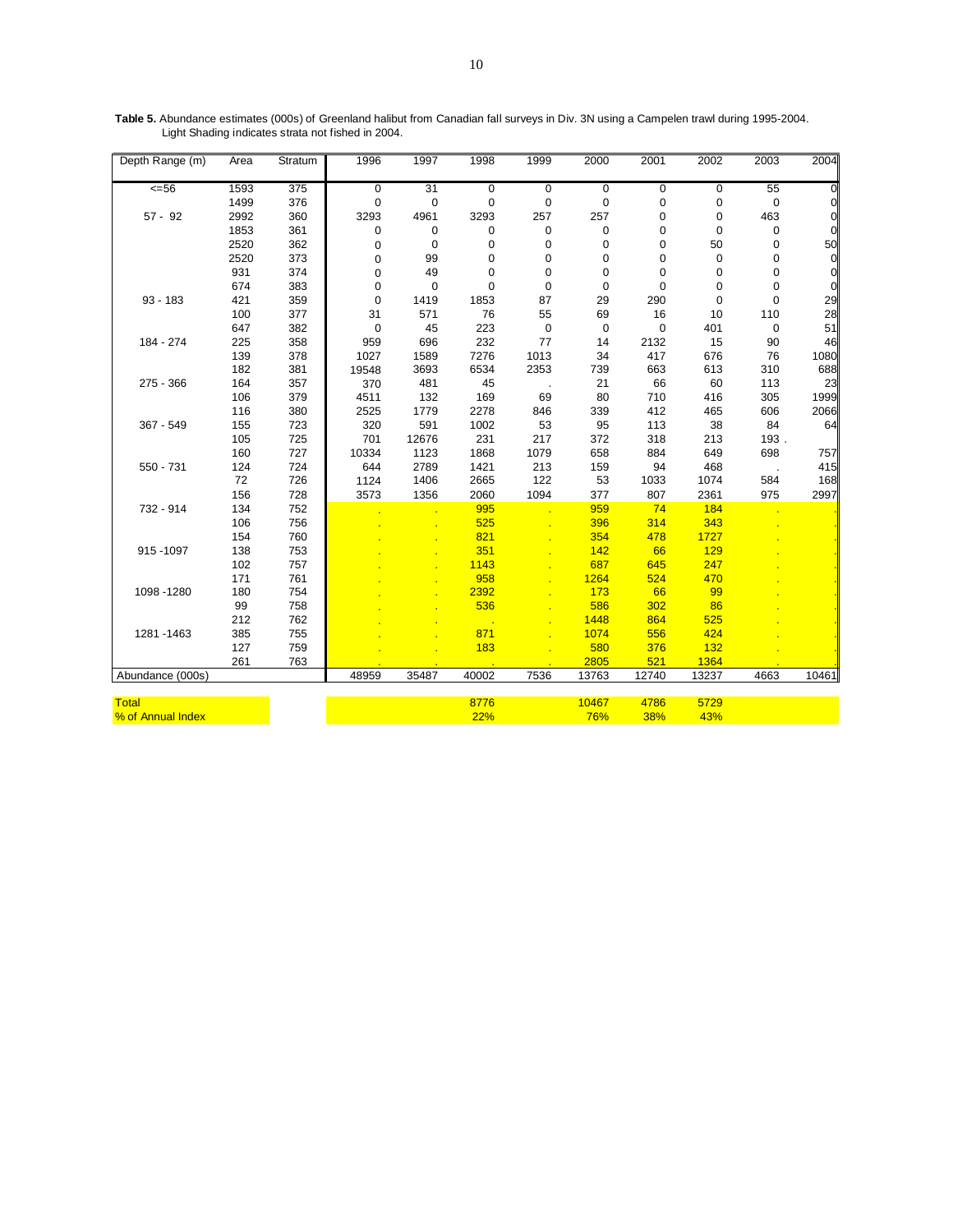| Depth Range (m)           | Area | Stratum | 1996           | 1997           | 1998        | 1999        | 2000        | 2001         | 2002 | 2003           | 2004            |
|---------------------------|------|---------|----------------|----------------|-------------|-------------|-------------|--------------|------|----------------|-----------------|
| $57 - 92$                 | 2089 | 330     | $\mathbf 0$    | $\mathbf 0$    | $\mathbf 0$ | 0           | $\mathbf 0$ | $\pmb{0}$    | 0    | $\overline{0}$ | $\Omega$        |
|                           | 456  | 331     | $\mathbf 0$    | $\mathbf 0$    | 11          | 0           | $\pmb{0}$   | 0            | 0    | 0              | $\overline{0}$  |
|                           | 1898 | 338     | 39             | 195            | 38          | 39          | 0           | 0            | 0    | 26             | 16              |
|                           | 1716 | 340     | $\mathbf 0$    | $\mathbf 0$    | $\mathbf 0$ | 17          | 0           | 0            | 0    | 0              | $\overline{0}$  |
|                           | 2520 | 351     | $\mathbf 0$    | $\mathbf 0$    | $\mathbf 0$ | $\mathbf 0$ | 0           | 0            | 0    | 0              | $\overline{0}$  |
|                           | 2580 | 352     | 56             | 9              | 28          | 0           | 0           | 4            | 0    | 0              | $\overline{0}$  |
|                           | 1282 | 353     | 472            | 769            | 544         | 108         | $\mathbf 0$ | 0            | 3    | 0              | 180             |
| $93 - 183$                | 1721 | 329     | 28             | 57             | 11          | 50          | 46          | 3            | 0    | 0              | $\mathbf 0$     |
|                           | 1047 | 332     | 25             | 81             | 74          | $\pmb{0}$   | $\pmb{0}$   | $\mathbf 0$  | 0    | 16             | 26              |
|                           | 948  | 337     | 48             | 30             | 21          | 67          | $\mathbf 0$ | $\pmb{0}$    | 0    | 7              | $\overline{0}$  |
|                           | 585  | 339     | $\mathbf 0$    | 103            | 8           |             | 46          | 16           | 0    | 1              | $\overline{0}$  |
|                           | 474  | 354     | 5              | 59             | 15          | 1094        | 95          | 71           | 24   | 84             | 39              |
| 184 - 274                 | 147  | 333     |                | 10             | $\pmb{0}$   | 0           | 3           | $\pmb{0}$    | 0    | $\pmb{0}$      | $\overline{5}$  |
|                           | 121  | 336     | 3              | $\overline{7}$ | 5           | 0           | $\mathbf 0$ | 0            | 0    | 12             | $5\overline{a}$ |
|                           | 103  | 355     | 39             | 22             | 3           | 1           | 0           | $\mathbf{1}$ | 5    | 3              | 25              |
| 275 - 366                 | 96   | 334     |                | 6              | 6           | 0           | 0           | 0            | 0    | 0              | $\overline{0}$  |
|                           | 58   | 335     | $\overline{7}$ | $\overline{2}$ | 0           | 3           | 3           | $\mathbf 0$  | 0    | 5              | $\overline{0}$  |
|                           | 61   | 356     | 8              | 6              | 8           | 8           | 9           | 6            | 7    | $\mathbf 0$    | $\overline{2}$  |
| 367 - 549                 | 166  | 717     |                | 42             | 27          | 6           | $\mathbf 0$ | 72           | 0    | 27             | $\mathbf{1}$    |
|                           | 76   | 719     | 11             | $\overline{4}$ | 14          | 36          | 18          | 10           | 1    | $\pmb{0}$      | 31              |
|                           | 76   | 721     | 50             | 35             | 47          | 26          | 23          | 42           | 5    | 25             | $\overline{0}$  |
| $550 - 731$               | 134  | 718     |                | 131            | 158         | 186         | 20          | 26           | 107  | 355            | 35              |
|                           | 105  | 720     | 82             |                | 92          | 105         | 181         | 141          | 152  | 131            | 17              |
|                           | 93   | 722     | 153            | 490            | 124         | 160         | 73          | 106          | 40   | 437            | 23              |
| 732 - 914                 | 105  | 764     |                |                | 620         |             | 437         | 239          | 324  | <u>та на т</u> |                 |
|                           | 99   | 768     |                |                | 1070        |             | 403         | 274          | 460  |                |                 |
|                           | 135  | 772     |                |                | 1334        |             | 360         |              | 194  | 164            |                 |
| 915 - 1097                | 124  | 765     |                |                | 175         |             | 665         | 155          | 127  |                |                 |
|                           | 138  | 769     |                |                | 409         |             | 405         | 438          | 374  |                |                 |
|                           | 128  | 773     |                |                | 560         |             | 386         | 340          | 632  | 526            |                 |
| 1098 - 1280               | 144  | 766     |                |                |             |             | 322         | 238          | 267  |                |                 |
|                           | 128  | 770     |                |                |             |             | 172         | 1116         | 379  |                |                 |
|                           | 135  | 774     |                |                |             |             | 186         | 259          | 174  | 480            |                 |
| 1281 - 1463               | 158  | 767     |                |                |             |             | 101         | 257          | 60   |                |                 |
|                           | 175  | 771     |                |                |             |             | 171         | 604          | 254  |                |                 |
|                           | 155  | 775     |                |                |             |             | 96          | 130          | 488  | 290            |                 |
| Total Biomass (t)         |      |         | 1026           | 2058           | 5402        | 1905        | 4222        | 4546         | 4077 | 2589           | 407             |
| <b>Total</b>              |      |         |                |                | 4167        |             | 3703        | 4049         | 3733 | 1460           |                 |
| % of Annual Biomass Index |      |         |                |                | 77%         |             | 88%         | 89%          | 92%  | 56%            |                 |

**Table 6.** Biomass estimates (t) of Greenland halibut from Canadian fall surveys in Div. 3O using a Campelen trawl during 1995-2004. Light Shading indicates strata not fished in 2004.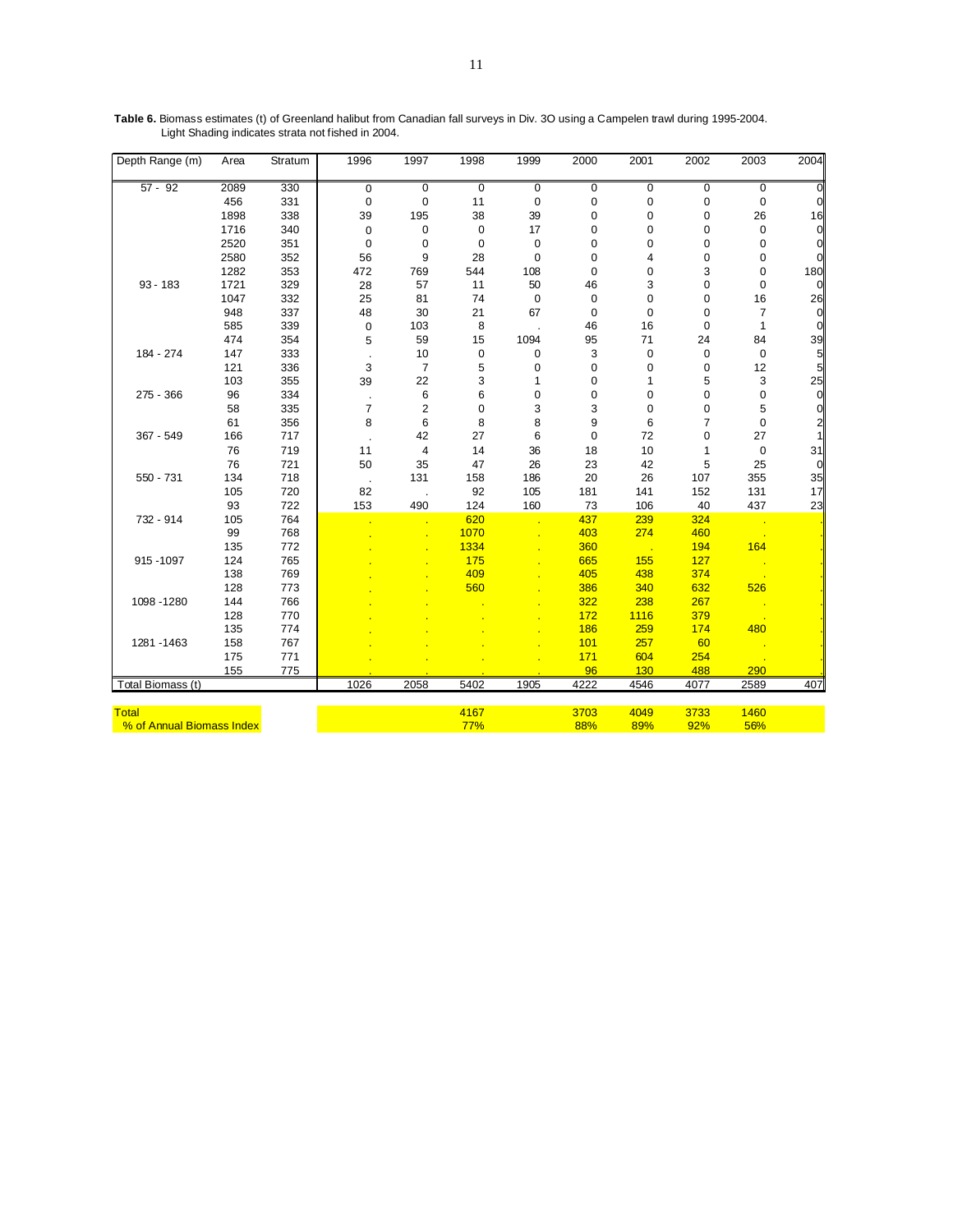| Depth Range (m)   | Area | Stratum | 1996        | 1997        | 1998        | 1999           | 2000        | 2001        | 2002        | 2003        | 2004           |
|-------------------|------|---------|-------------|-------------|-------------|----------------|-------------|-------------|-------------|-------------|----------------|
| $57 - 92$         | 2089 | 330     | $\mathbf 0$ | $\mathbf 0$ | $\mathbf 0$ | $\mathbf 0$    | $\mathbf 0$ | $\mathbf 0$ | $\mathbf 0$ | $\mathbf 0$ | $\overline{0}$ |
|                   | 456  | 331     | 0           | $\mathbf 0$ | 63          | $\mathbf 0$    | 0           | 0           | 0           | $\mathbf 0$ | $\mathbf 0$    |
|                   | 1898 | 338     | 131         | 940         | 261         | 104            | 0           | 0           | $\pmb{0}$   | 209         | 16             |
|                   | 1716 | 340     | $\mathbf 0$ | 0           | $\mathbf 0$ | 34             | 0           | 0           | $\mathbf 0$ | 0           | $\overline{0}$ |
|                   | 2520 | 351     | 0           | 0           | 0           | 0              | 0           | $\mathbf 0$ | 0           | 0           | $\overline{0}$ |
|                   | 2580 | 352     | 659         | 25          | 111         | $\mathbf 0$    | 0           | 101         | $\pmb{0}$   | 0           | $\mathbf 0$    |
|                   | 1282 | 353     | 4321        | 4453        | 2293        | 397            | $\mathbf 0$ | $\pmb{0}$   | 88          | 0           | 180            |
| $93 - 183$        | 1721 | 329     | 47          | 1657        | 47          | 95             | 84          | 47          | $\mathbf 0$ | $\mathbf 0$ | $\overline{0}$ |
|                   | 1047 | 332     | 1224        | 864         | 624         | $\pmb{0}$      | 0           | 0           | 0           | 384         | 26             |
|                   | 948  | 337     | 717         | 522         | 169         | 261            | $\mathbf 0$ | $\mathbf 0$ | $\mathbf 0$ | 174         | $\overline{0}$ |
|                   | 585  | 339     | $\mathbf 0$ | 1086        | 138         |                | 201         | 80          | $\mathbf 0$ | 40          | $\pmb{0}$      |
|                   | 474  | 354     | 87          | 619         | 65          | 3097           | 130         | 174         | 333         | 652         | $\frac{39}{5}$ |
| 184 - 274         | 147  | 333     | $\cdot$     | 121         | $\mathbf 0$ | 0              | 20          | 0           | 9           | $\pmb{0}$   |                |
|                   | 121  | 336     | 25          | 75          | 31          | 0              | 8           | $\mathbf 0$ | 0           | 50          | $\overline{5}$ |
|                   | 103  | 355     | 418         | 241         | 21          | $\overline{7}$ | 0           | 13          | 92          | 14          | 25             |
| 275 - 366         | 96   | 334     | $\cdot$     | 53          | 33          | 0              | 0           | 0           | 0           | $\mathbf 0$ | $\pmb{0}$      |
|                   | 58   | 335     | 12          | 28          | $\mathbf 0$ | 8              | 8           | 0           | 0           | 16          | $\mathbf{0}$   |
|                   | 61   | 356     | 57          | 55          | 8           | 22             | 17          | 4           | 29          | 0           | $\overline{a}$ |
| 367 - 549         | 166  | 717     | $\cdot$     | 34          | 57          | 11             | $\mathbf 0$ | 57          | $\pmb{0}$   | 46          | $\mathbf{1}$   |
|                   | 76   | 719     | 52          | 37          | 31          | 42             | 12          | 16          | 5           | $\pmb{0}$   | 31             |
|                   | 76   | 721     | 329         | 182         | 125         | 88             | 37          | 31          | 16          | 105         | $\mathbf 0$    |
| 550 - 731         | 134  | 718     | $\cdot$     | 590         | 553         | 120            | 28          | 46          | 116         | 524         | 35             |
|                   | 105  | 720     | 461         |             | 274         | 173            | 276         | 207         | 255         | 231         | 17             |
|                   | 93   | 722     | 768         | 2900        | 385         | 294            | 180         | 203         | 108         | 1478        | 23             |
| 732 - 914         | 105  | 764     |             |             | 1760        |                | 758         | 383         | 708         |             |                |
|                   | 99   | 768     |             |             | 2997        |                | 763         | 429         | 624         |             |                |
|                   | 135  | 772     |             |             | 3714        |                | 592         |             | 259         | 248         |                |
| 915-1097          | 124  | 765     |             |             | 210         |                | 1032        | 273         | 184         |             |                |
|                   | 138  | 769     |             |             | 854         |                | 494         | 484         | 427         |             |                |
|                   | 128  | 773     |             |             | 778         |                | 518         | 376         | 634         | 537         |                |
| 1098 - 1280       | 144  | 766     |             |             |             |                | 205         | 283         | 271         |             |                |
|                   | 128  | 770     |             |             |             |                | 170         | 1039        | 324         |             |                |
|                   | 135  | 774     |             |             |             |                | 186         | 195         | 72          | 244         |                |
| 1281 - 1463       | 158  | 767     |             |             |             |                | 116         | 261         | 76          |             |                |
|                   | 175  | 771     |             |             |             |                | 179         | 481         | 193         |             |                |
|                   | 155  | 775     |             |             |             |                | 77          | 107         | 146         | 192         |                |
| Abundance (000s)  |      |         | 9309        | 14482       | 15604       | 4754           | 6092        | 5291        | 4967        | 5144        | 407            |
| <b>Total</b>      |      |         |             |             | 10313       |                | 5089        | 4310        | 3917        | 1221        |                |
| % of Annual Index |      |         |             |             | 66%         |                | 84%         | 81%         | 79%         | 24%         |                |
|                   |      |         |             |             |             |                |             |             |             |             |                |

**Table 7.** Abundance estimates (000s) of Greenland halibut from Canadian fall surveys in Div. 3O using a Campelen trawl during 1995-2004. Light Shading indicates strata not fished in 2004.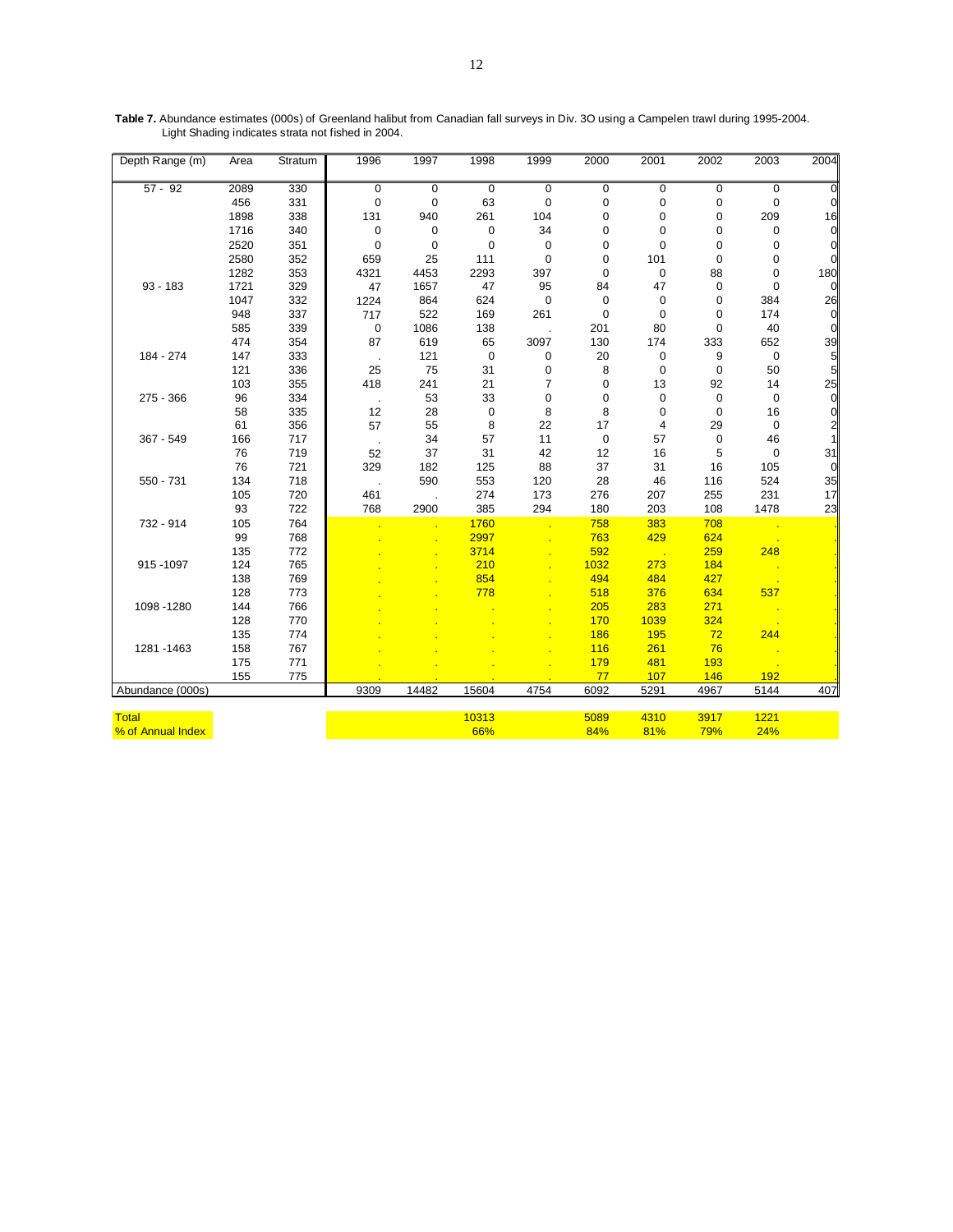**Table 8**. Percent of abundance index of Greenland Halibut in Div. 3NO observed in strata that were not surveyed during 2004 for ages 1-13, for 2000-2002 only (see text). (Values >100% result from rounded values in formatted output.)

| Age | 2000 | 2001 | 2002 |
|-----|------|------|------|
| 0   | 0%   | 0%   | 0%   |
| 1   | 9%   | 2%   | 1%   |
| 2   | 19%  | 5%   | 5%   |
| 3   | 41%  | 5%   | 13%  |
| 4   | 59%  | 8%   | 31%  |
| 5   | 72%  | 40%  | 61%  |
| 6   | 81%  | 63%  | 86%  |
| 7   | 89%  | 75%  | 88%  |
| 8   | 95%  | 83%  | 93%  |
| 9   | 94%  | 87%  | 91%  |
| 10  | 98%  | 81%  | 102% |
| 11  | 85%  | 94%  | 97%  |
| 12  | 102% | 95%  | 104% |
| 13  | 103% | 98%  | 93%  |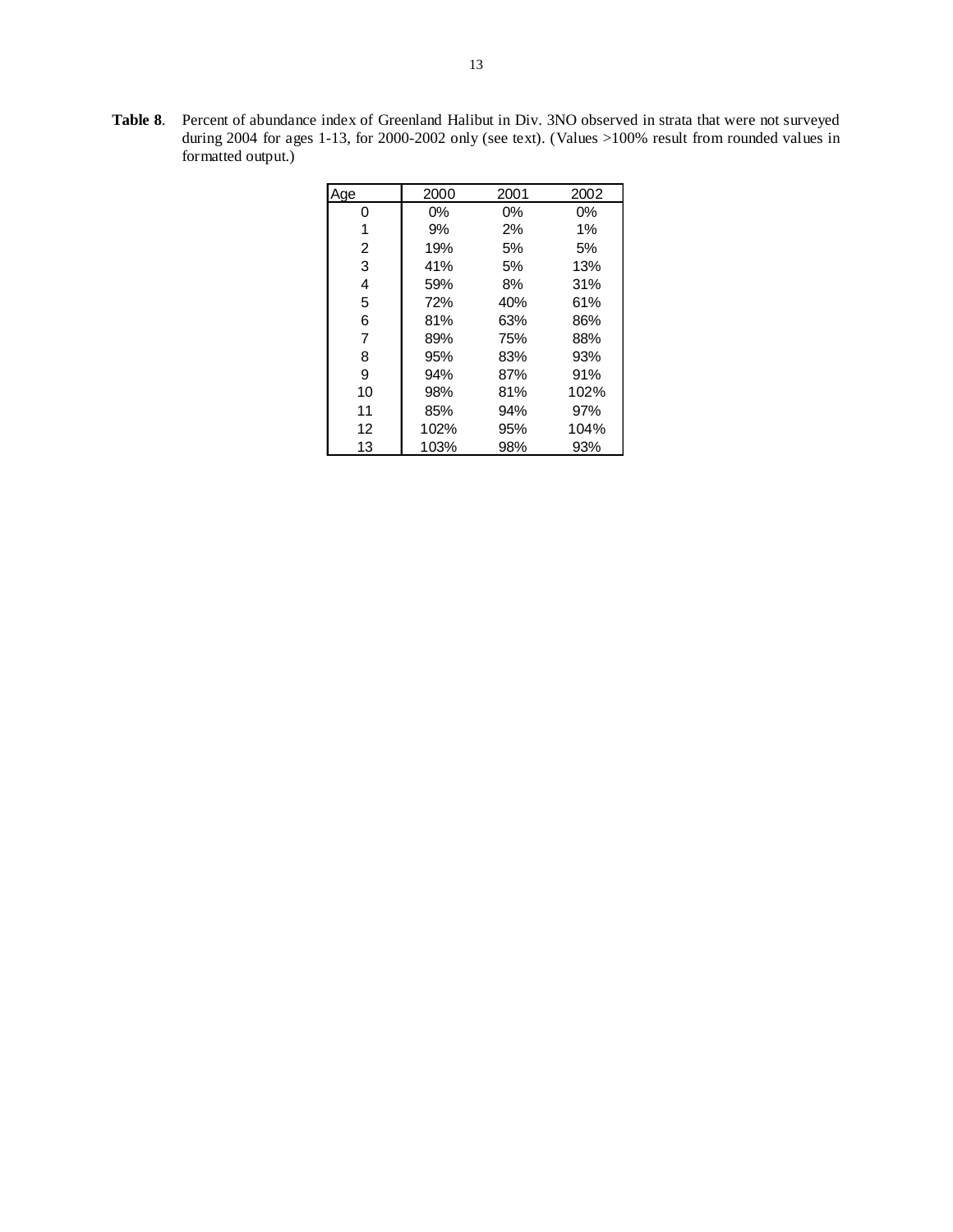|                                                          |                |                          |                  |                                 | Biomass                                 |                                 |                                  |                        |                                  |                                  |                                  |
|----------------------------------------------------------|----------------|--------------------------|------------------|---------------------------------|-----------------------------------------|---------------------------------|----------------------------------|------------------------|----------------------------------|----------------------------------|----------------------------------|
| Depth<br>$30 - 56$                                       | Stratum<br>784 | 1995                     | 1996<br>÷        | 1997<br>÷                       | 1998<br>0.0                             | 1999                            | 2000<br>$\ddot{}$                | 2001<br>÷              | 2002<br>$\ddot{}$                | 2003<br>$\ddot{}$                | 2004<br>$\ddot{}$                |
|                                                          | Total          | ٠                        | $\ddot{}$        | $\ddot{}$                       | 0.0                                     | $\overline{a}$                  | $\ddot{}$                        | $\ddot{}$              | $\ddot{}$                        | $\ddot{}$                        | $\ddot{}$                        |
| 57-92                                                    | 350            | 0.8                      | 0.9              | 0.5                             | 1.1                                     | 1.0                             | 0.5                              | 7.7                    | 0.5                              | 0.2                              | 0.4                              |
|                                                          | 363<br>371     | 3.1<br>1.2               | 2.0<br>1.1       | 1.4<br>0.2                      | 2.1<br>0.5                              | 1.9<br>0.4                      | 2.3<br>0.8                       | 3.7<br>0.8             | 0.7<br>1.8                       | 0.3<br>0.3                       | 0.5<br>0.2                       |
|                                                          | 372            | 1.4                      | 1.6              | 1.5                             | 0.3                                     | 1.7                             | 0.6                              | 2.5                    | 0.9                              | 1.1                              | 0.4                              |
|                                                          | 384<br>785     | 1.6<br>٠                 | 1.6<br>$\ddot{}$ | 0.5<br>$\ddot{}$                | 0.2<br>$\ddot{}$                        | 1.5<br>$\overline{\phantom{a}}$ | 0.1<br>$\ddot{}$                 | 1.3<br>0.1             | 2.2<br>0.1                       | 0.1<br>0.1                       | 0.1<br>$\ddot{}$                 |
|                                                          | Total          | 8.1                      | 7.2              | 4.0                             | 4.2                                     | 6.5                             | 4.3                              | 16.1                   | 6.2                              | 2.2                              | 1.5                              |
| 93-183                                                   | 328            | 3.0                      | 1.6              | 0.9                             | 0.5                                     | 2.0                             | 0.8                              | 1.6                    | 7.3                              | 0.7                              | 1.1                              |
|                                                          | 341<br>342     | 1.6<br>0.6               | 2.8<br>$\ddot{}$ | 0.8<br>0.4                      | 2.1<br>0.2                              | 0.6<br>$\overline{\phantom{a}}$ | 0.7<br>0.2                       | 0.9<br>0.1             | 0.8<br>0.1                       | 0.4<br>0.2                       | 0.3<br>0.1                       |
|                                                          | 343            | 0.7                      | 0.1              | 0.0                             | 0.1                                     | $\overline{\phantom{a}}$        | $\begin{array}{c} + \end{array}$ | 0.1                    | 0.1                              | 0.1                              | $\begin{array}{c} + \end{array}$ |
|                                                          | 348<br>349     | 3.1<br>3.4               | 1.8<br>1.4       | 1.3<br>1.5                      | 1.5<br>0.8                              | 1.4<br>0.4                      | 0.4<br>0.3                       | 0.6<br>0.6             | 1.0<br>0.1                       | 0.6<br>0.7                       | 1.0                              |
|                                                          | 364            | 2.8                      | 3.6              | 2.8                             | 5.2                                     | 1.2                             | 1.8                              | 2.9                    | 2.1                              | 1.0                              | 1.3<br>0.7                       |
|                                                          | 365<br>370     | 1.7<br>2.0               | 1.1<br>6.3       | 1.0<br>1.3                      | 1.4<br>4.6                              | 1.0<br>3.9                      | $\sim$<br>1.1                    | 0.4<br>2.2             | 0.6<br>3.7                       | 0.5<br>0.8                       | $\blacksquare$<br>÷              |
|                                                          | 385            | 3.9                      | 7.6              | 1.9                             | 4.0                                     | 2.9                             | 0.8                              | 3.5                    | 5.4                              | 3.3                              | 6.5                              |
|                                                          | 390<br>786     | 1.7                      | 1.6<br>0.3       | 2.2<br>0.1                      | 3.3<br>0.1                              | 2.1<br>٠                        | 0.7<br>0.1                       | 3.1<br>0.2             | 1.0<br>0.1                       | 0.5<br>0.1                       | 0.6<br>0.1                       |
|                                                          | 787            |                          | 0.4              | 0.5                             | 0.1                                     |                                 | 0.1                              | 0.1                    | 0.1                              | 0.1                              | 0.1                              |
|                                                          | 788<br>790     | J.                       | 0.3              | 0.3                             | 0.1                                     | Ĭ.<br>÷,                        | 0.1                              | $\ddot{}$              | 0.3                              | $\ddot{}$                        | 0.2                              |
|                                                          | 793            | J.                       | 0.2<br>0.1       | 0.2<br>0.1                      | $\ddot{}$<br>0.1                        | ÷,                              | $\ddot{}$<br>$\ddot{}$           | $\ddot{}$<br>0.1       | $\ddot{}$<br>$\ddot{}$           | $\ddot{}$<br>$\ddot{}$           | 0.1<br>0.1                       |
|                                                          | 794<br>797     |                          | $\ddot{}$<br>0.1 | 0.1<br>0.1                      | $\ddot{}$<br>$\ddot{}$                  | ÷<br>÷,                         | $\ddot{}$                        | $\ddot{}$<br>$\ddot{}$ | $\ddot{}$<br>0.1                 | $\ddot{}$<br>$\ddot{}$           | $\ddot{}$<br>$\ddot{}$           |
|                                                          | 799            |                          | 0.1              | 0.1                             | $\ddot{}$                               | $\overline{a}$                  | $\ddot{}$                        | $\ddot{}$              | 0.4                              | $\ddot{}$                        | $\ddot{}$                        |
|                                                          | Total          | 24.5                     | 29.4             | 15.6                            | 24.1                                    | 15.5                            | 7.1                              | 16.4                   | 23.2                             | 9.1                              | 12.1                             |
| 184-274                                                  | 344<br>347     | 1.0<br>1.8               | 1.1<br>0.7       | 0.1<br>0.3                      | 0.5<br>0.8                              | 0.5<br>0.5                      | 0.4<br>0.4                       | 0.6<br>0.4             | 0.7<br>0.7                       | 0.3<br>0.2                       | 0.8<br>0.7                       |
|                                                          | 366            | 1.6                      | 1.2              | 0.5                             | 0.8                                     | 1.7                             | 0.5                              | 0.3                    | 0.4                              | 0.7                              | $\blacksquare$                   |
|                                                          | 369<br>386     | 1.0<br>1.8               | 1.6<br>2.6       | 0.5<br>1.0                      | 1.8<br>0.9                              | 1.6<br>1.2                      | 0.8<br>0.4                       | 2.7<br>1.3             | 1.1<br>2.3                       | 0.3<br>0.9                       | $\blacksquare$<br>÷              |
|                                                          | 389<br>391     | 0.6<br>0.4               | 0.6<br>0.2       | 0.6<br>0.2                      | 0.7<br>0.2                              | 0.6<br>0.3                      | 0.4<br>$\ddot{}$                 | 1.4                    | 0.4<br>0.1                       | 0.6                              | 0.4                              |
|                                                          | 789            | ٠                        | 0.2              | 0.2                             | 0.1                                     | ÷                               | 0.1                              | 0.1<br>0.2             | 0.1                              | 0.4<br>$\ddot{}$                 | 0.1<br>$\ddot{}$                 |
|                                                          | 791*           | Ĩ.<br>Ĩ.                 | 0.5              | 0.4                             | 0.1<br>0.4                              |                                 | 0.3                              | 0.3                    | 0.7                              | $\ddot{}$<br>0.2                 | 0.1                              |
|                                                          | 795<br>798     | ÷                        | $\ddot{}$<br>0.2 | 0.2<br>0.7                      | 0.3                                     | $\overline{a}$                  | $\ddot{}$<br>$\ddot{}$           | $\ddot{}$<br>0.2       | 0.1<br>$\ddot{}$                 | $\ddot{}$                        | 0.2<br>0.3                       |
|                                                          | Total          | 8.2                      | 8.9              | 4.6                             | 6.6                                     | 6.4                             | 3.3                              | 7.5                    | 6.6                              | 3.6                              | 2.6                              |
| 275-366                                                  | 345<br>346     | 4.1<br>2.8               | 2.4              | 0.8<br>2.2                      | 2.5<br>1.7                              | 1.3<br>1.7                      | 0.6                              | 0.8<br>0.9             | 1.3<br>0.8                       | 0.6                              | 1.9                              |
|                                                          | 368            | 0.2                      | 1.1<br>0.3       | 0.2                             | 0.4                                     | 0.7                             | 0.4<br>0.6                       | 0.3                    | 0.5                              | 0.5<br>0.1                       | 1.4<br>$\blacksquare$            |
|                                                          | 387<br>388     | 0.4<br>0.3               | 0.7<br>0.1       | 0.7<br>0.4                      | 0.2<br>$\begin{array}{c} + \end{array}$ | 1.8<br>0.9                      | 1.0<br>0.4                       | 0.4<br>0.1             | 0.2<br>0.1                       | 0.5<br>0.1                       | 0.1                              |
|                                                          | 392            | $\ddot{}$                | $\ddot{}$        | 0.2                             | 0.1                                     | 0.5                             | 0.2                              | 0.1                    | 0.1                              | 0.1                              | $\ddot{}$                        |
|                                                          | 796<br>800     | ÷<br>÷                   | 0.6<br>٠         | 0.9<br>$\overline{\phantom{a}}$ | 0.4<br>0.2                              | ٠<br>÷                          | $\sim$<br>0.2                    | 0.2<br>0.3             | 0.1<br>0.3                       | 0.1<br>0.2                       | 0.1<br>0.2                       |
|                                                          | Total          | 7.8                      | 5.2              | 5.5                             | 5.5                                     | 6.9                             | 3.4                              | 3.1                    | 3.4                              | 2.2                              | 3.8                              |
| 367-549                                                  | 729            | $\ddot{}$                | $\ddot{}$        | 0.2                             | 0.1                                     | 0.7                             | 1.6                              | 0.4                    | $\ddot{}$                        | 0.1                              | 0.1                              |
|                                                          | 731            | 0.2                      |                  | 0.6                             | 0.1                                     | 1.0                             | 1.1                              | 0.1                    | $\begin{array}{c} + \end{array}$ | 0.1                              | 0.1                              |
|                                                          | 733<br>735     | 0.2<br>0.7               | 0.2<br>0.7       | 0.5<br>0.3                      | 0.6<br>0.8                              | 0.3<br>1.9                      | 1.0<br>2.1                       | 0.6<br>1.6             | 0.3<br>1.1                       | 0.4<br>0.1                       | 0.2                              |
|                                                          | 792            | ÷                        | 0.2              | 1.9                             | 0.3                                     | $\overline{\phantom{a}}$        | 0.2                              | 0.6                    | 0.1                              | 0.2                              | 0.1                              |
|                                                          | Total          | 1.1                      | 1.1              | 3.6                             | 1.9                                     | 3.9                             | 6.0                              | 3.3                    | 1.5                              | 0.9                              | 0.5                              |
| 550-731                                                  | 730            | $\ddot{}$                | 0.0              | 0.5                             | 0.1                                     | 0.2                             | 0.4                              | 0.9                    | 0.1                              | $\ddot{}$                        | 0.5                              |
|                                                          | 732<br>734     | $\ddot{}$<br>0.0         | $\ddot{}$<br>0.2 | 1.3<br>0.3                      | 0.2<br>0.1                              | 1.9<br>0.1                      | 0.7<br>0.1                       | 1.3<br>$\pm$           | $\ddot{}$<br>$\ddot{}$           | $\ddot{}$<br>0.0                 | 0.1<br>$\blacksquare$            |
|                                                          | 736            | 0.2                      | 0.5              | 0.8                             | 0.6                                     | 0.6                             | 1.5                              | 1.3                    | 1.7                              | 0.3                              |                                  |
|                                                          | Total          | 0.2                      | 0.7              | 2.8                             | 1.0                                     | 2.8                             | 2.7                              | 3.5                    | 1.8                              | 0.3                              | 0.6                              |
| 732-914                                                  | 737<br>741     | 0.4                      | 1.5<br>1.0       | 1.8<br>2.3                      | 3.3<br>1.7                              | 0.8<br>0.1                      | 0.7<br>0.0                       | 1.4<br>0.0             | 1.0<br>0.6                       | 1.1<br>0.1                       |                                  |
|                                                          | 745<br>748     |                          | 0.1<br>1.4       | 2.2<br>0.7                      | 0.1<br>0.0                              | 0.7<br>1.1                      | 0.0<br>0.0                       | 0.0<br>0.0             | 0.0<br>$\pm$                     | 0.3<br>1.1                       |                                  |
|                                                          | Total          | 0.4                      | 4.0              | 7.0                             | 5.1                                     | 2.7                             | 0.7                              | 1.4                    | 1.6                              | 2.6                              | l,                               |
| 915-1097                                                 | 738            | 0.6                      | 0.2              | 0.0                             | 0.0                                     | 0.0                             | 0.0                              | $+$                    | $+$                              | 2.2                              |                                  |
|                                                          | 742<br>746     |                          | 0.1<br>0.1       | 0.0<br>0.0                      | 0.0                                     | $+$<br>0.0                      | 0.0<br>0.0                       | 0.0                    | 0.0<br>0.0                       | 3.5                              |                                  |
|                                                          | 749            |                          | ÷                | 0.2                             | $\ddot{}$<br>0.0                        |                                 | 0.0                              | 0.0<br>0.0             | 0.0                              | 0.0<br>$\ddot{}$                 |                                  |
|                                                          | Total          | 0.6                      | 0.4              | 0.2                             | $\begin{array}{c} + \end{array}$        | $\pmb{+}$                       | 0.0                              | $\ddot{}$              | $\ddot{}$                        | 5.7                              |                                  |
| 1098-1280                                                | 739<br>743     |                          | 0.0<br>0.0       | 0.0<br>0.0                      | 0.0<br>0.0                              | 0.0<br>0.0                      | 0.0<br>0.0                       | 0.0<br>0.0             | 0.0<br>0.0                       | 0.0<br>0.0                       |                                  |
|                                                          | 747            |                          | 0.0              | 0.0                             | 0.1                                     | $+$                             | 0.0                              | 0.0                    | 0.0                              | 0.0                              |                                  |
|                                                          | 750<br>Total   | L,                       | 0.1<br>0.1       | 0.0<br>0.0                      | 0.0<br>0.1                              | 0.0<br>$\ddag$                  | 0.0<br>0.0                       | 0.0<br>0.0             | 0.0<br>0.0                       | 0.0<br>0.0                       |                                  |
| 1281-1463                                                | 740            |                          | 0.0              | 0.0                             | 0.0                                     | 0.1                             | 0.0                              | 0.0                    | 0.0                              | $\pm$                            |                                  |
|                                                          | 744<br>751     |                          | 0.5<br>0.0       | 0.0<br>0.0                      | 0.1<br>0.0                              | ٠                               | 0.0<br>0.0                       | 0.0<br>0.0             | 0.0<br>0.0                       | 0.0<br>0.0                       |                                  |
|                                                          | Total          | $\overline{\phantom{a}}$ | 0.5              | 0.0                             | 0.1                                     | 0.1                             | 0.0                              | 0.0                    | 0.0                              | $\begin{array}{c} + \end{array}$ |                                  |
| <b>Grand Total</b>                                       |                | 50.9                     | 57.5             | 43.3                            | 48.6                                    | 44.8                            | 27.5                             | 51.3                   | 44.3                             | 26.4                             | 21.0                             |
| * in 1996 stratum 791 covered a depth range of 184-366 m |                |                          |                  |                                 |                                         |                                 |                                  |                        |                                  |                                  |                                  |

14

Table 9 . Biomass estimates ('000t) of A.plaice, by stratum and depth zone (m), from Canadian fall surveys in Div. 3L in 1995-2003<br>(Campelen). (+) indicates biomass <50 t, (-) means stratum not surveyed. Light shading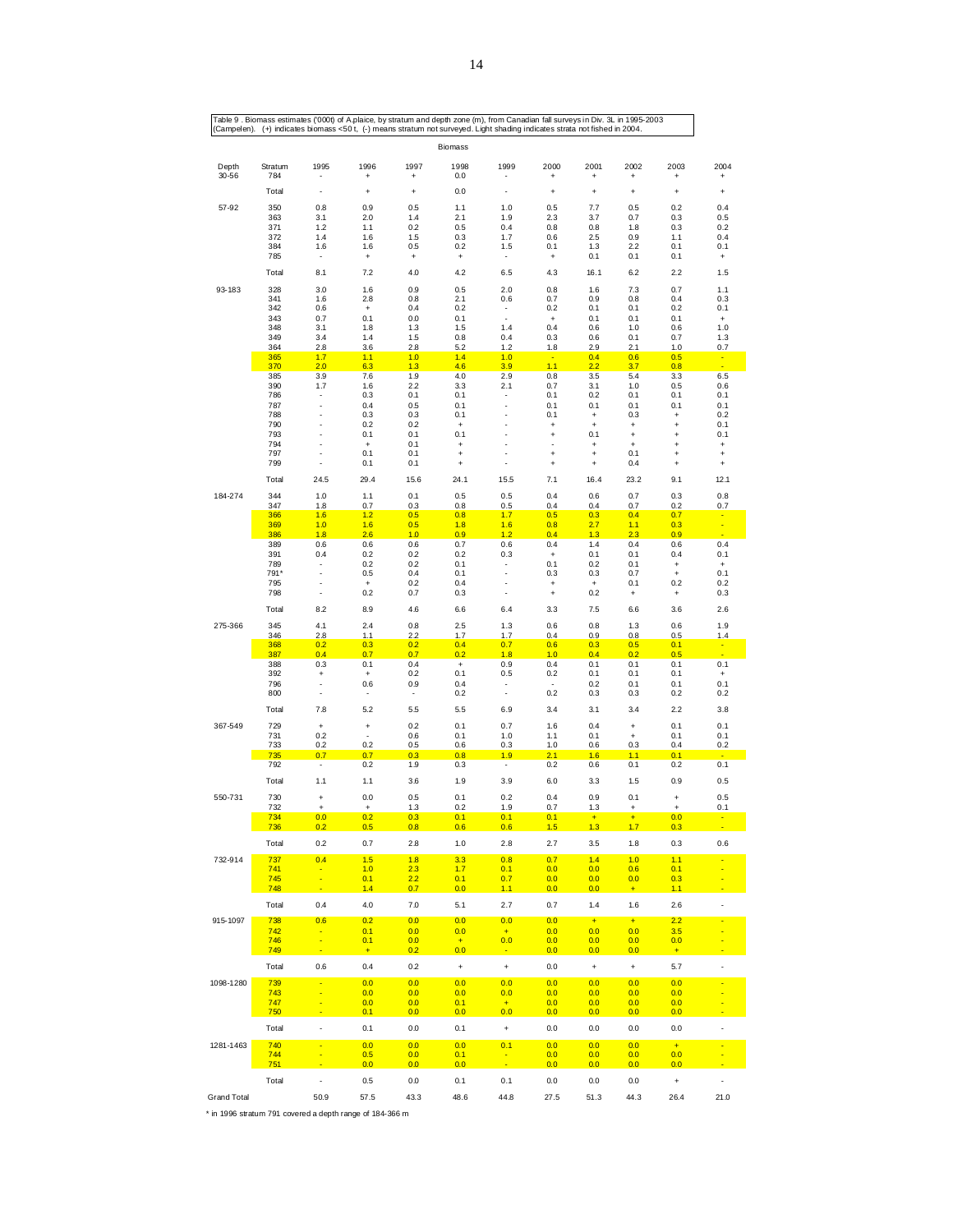| Age            | 1995 | 1996 | 1997 | 1998 | 1999 | 2000 | 2001 | 2002 | 2003 |
|----------------|------|------|------|------|------|------|------|------|------|
| 0              |      |      |      | 7%   | 27%  |      |      |      |      |
| 1              | 25%  | 23%  | 0%   | 12%  | 6%   | 15%  | 17%  | 18%  | 25%  |
| $\overline{2}$ | 21%  | 28%  | 19%  | 13%  | 11%  | 11%  | 21%  | 30%  | 29%  |
| 3              | 23%  | 24%  | 20%  | 13%  | 18%  | 11%  | 17%  | 25%  | 31%  |
| 4              | 20%  | 22%  | 19%  | 19%  | 27%  | 15%  | 18%  | 24%  | 29%  |
| 5              | 21%  | 26%  | 21%  | 21%  | 35%  | 22%  | 22%  | 25%  | 32%  |
| 6              | 21%  | 35%  | 27%  | 27%  | 40%  | 34%  | 27%  | 25%  | 44%  |
| 7              | 20%  | 43%  | 37%  | 34%  | 44%  | 38%  | 28%  | 27%  | 53%  |
| 8              | 20%  | 45%  | 42%  | 40%  | 44%  | 36%  | 30%  | 28%  | 55%  |
| 9              | 17%  | 45%  | 45%  | 45%  | 41%  | 33%  | 28%  | 30%  | 58%  |
| 10             | 13%  | 45%  | 42%  | 42%  | 36%  | 28%  | 23%  | 32%  | 58%  |
| 11             | 6%   | 23%  | 46%  | 41%  | 35%  | 27%  | 16%  | 31%  | 58%  |
| 12             | 22%  | 54%  | 29%  | 25%  | 31%  | 15%  | 11%  | 32%  | 62%  |
| 13             |      | 23%  | 17%  | 103% | 24%  | 11%  | 6%   | 36%  | 64%  |
| 14             |      |      |      | 103% | 34%  |      | 5%   | 27%  | 57%  |

**Table 10**. Percent of abundance index of American Plaice in Div. 3L observed in strata that were not surveyed during 2004 for ages 1-13. (Values >100% result from rounded values in formatted output.)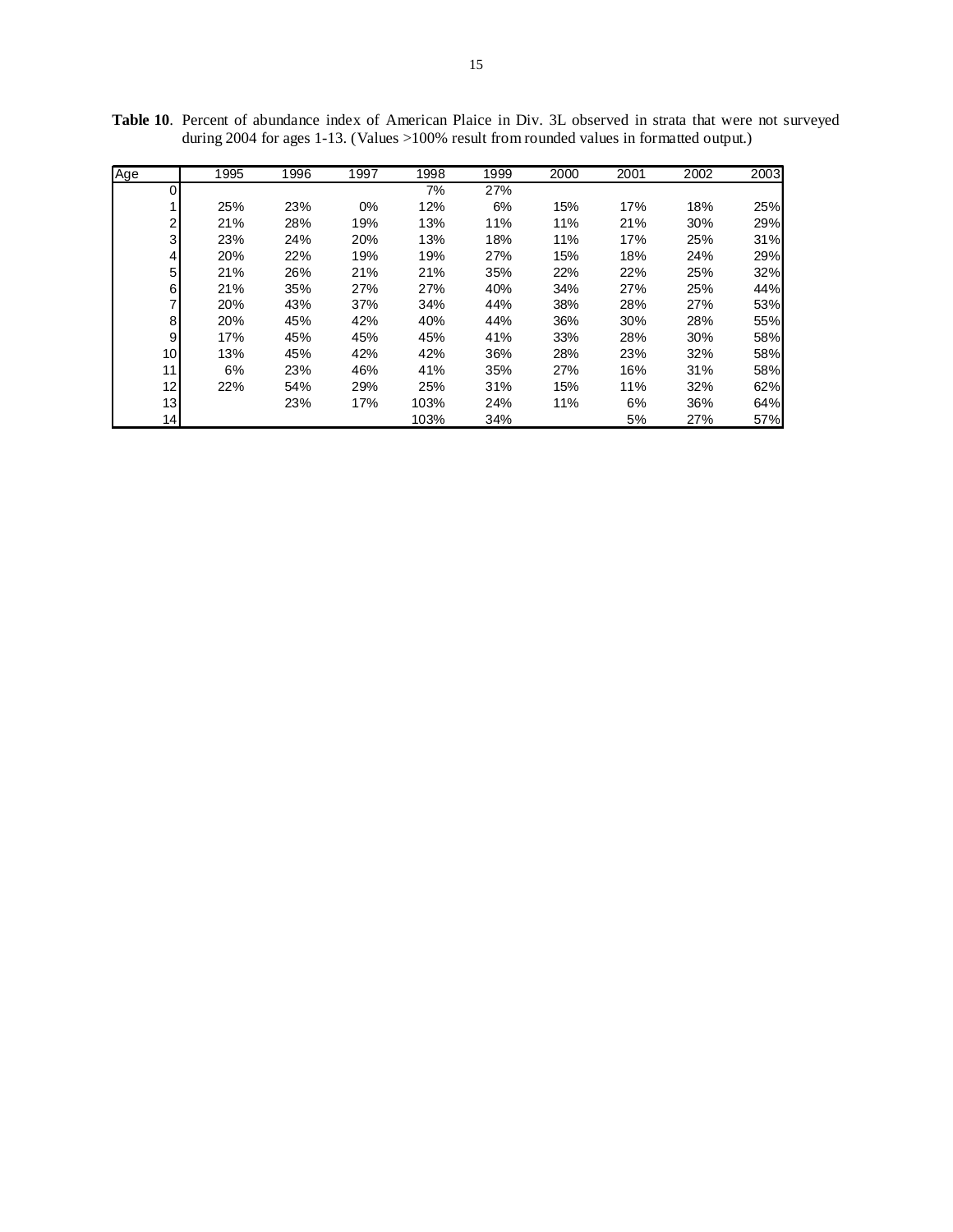

**Fig. 1a.** Stratification scheme for Canadian multi-species survey in Division. 3L.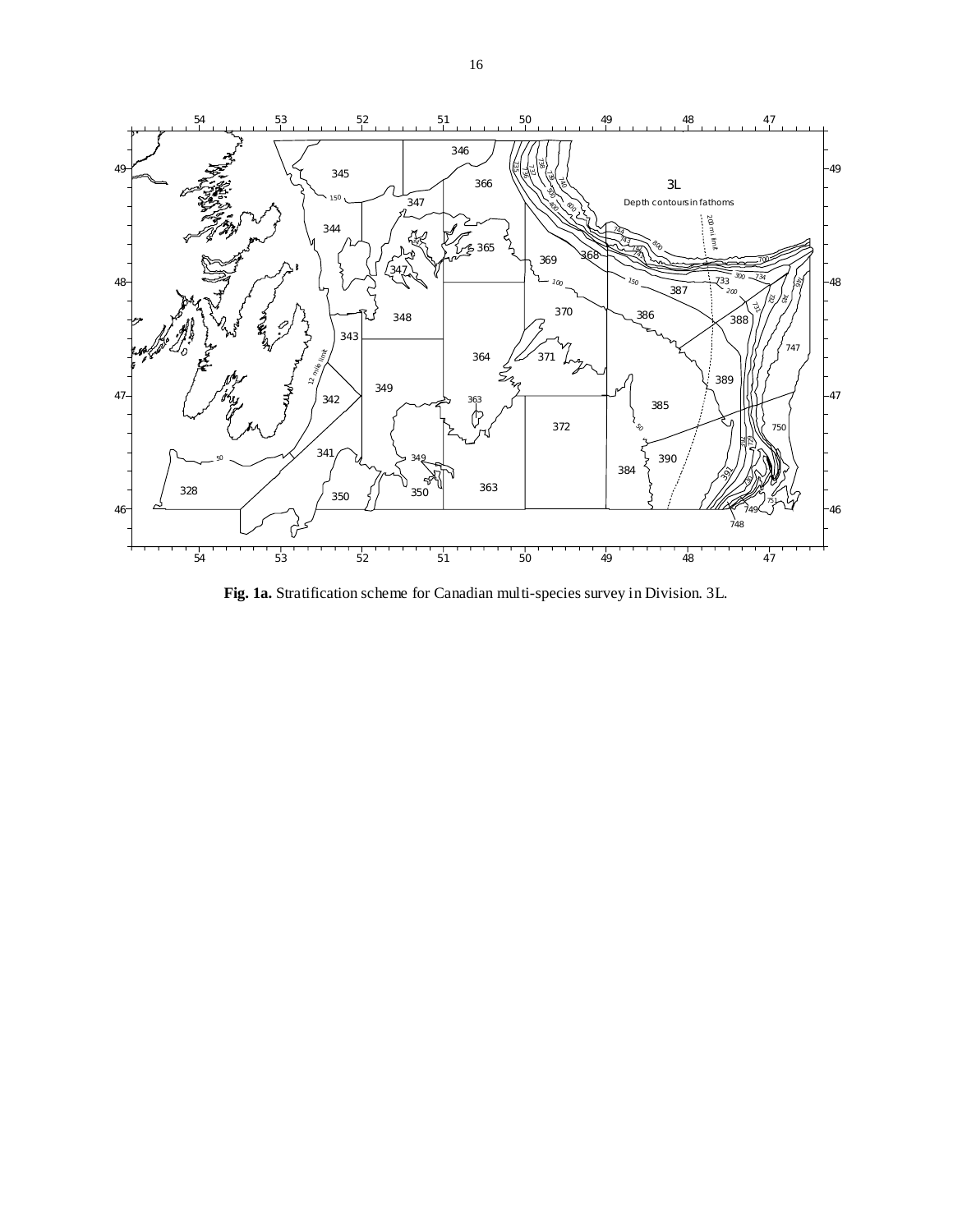

**Fig. 1b.** Strata in Div. 3L which were not surveyed (numbered and shaded strata) in the autumn of 2004.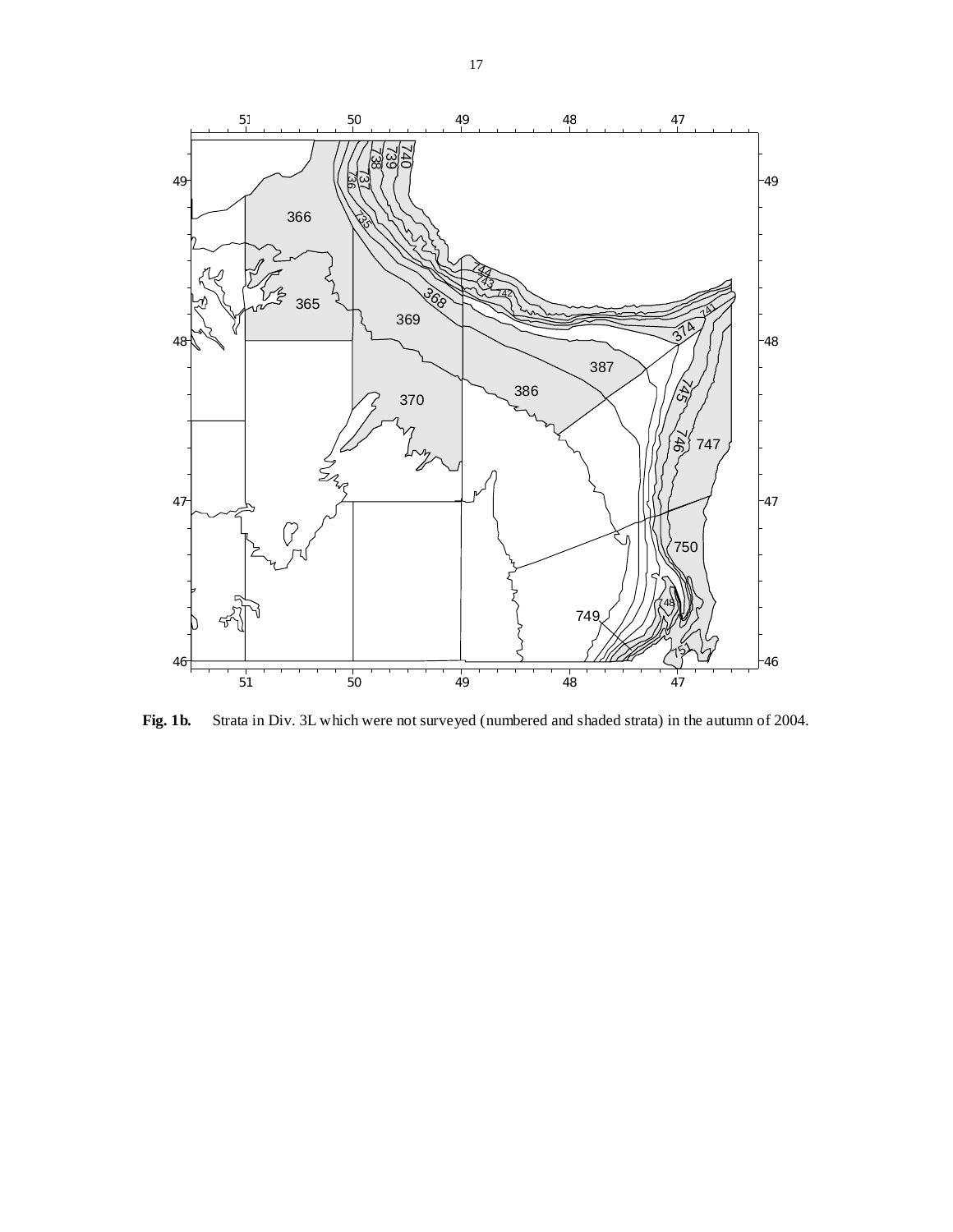

**Fig. 1c.** Stratification scheme for Canadian multi-species survey in Div. 3N. Strata 752-763 inclusive (depths >732 m) have been completed only sporadically over 1995-2004. Shaded strata were not surveyed during the 2004 autumn survey.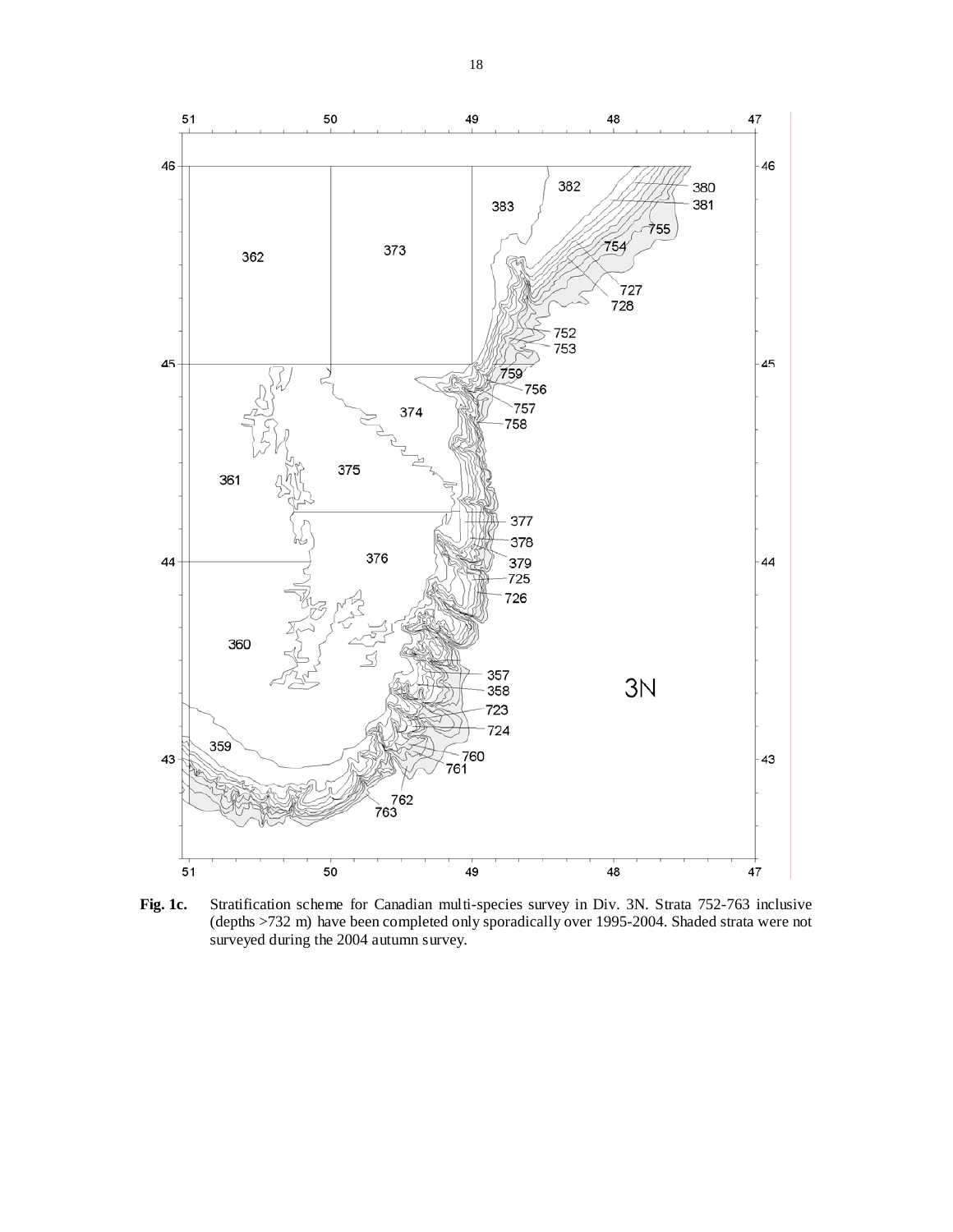

**Fig. 1d.** Stratification scheme for Canadian multi-species survey in Div. 3O. Strata 764-775 inclusive (depths >732 m) have been completed only sporadically over 1995-2004. Shaded strata were not surveyed during the 2004 autumn survey.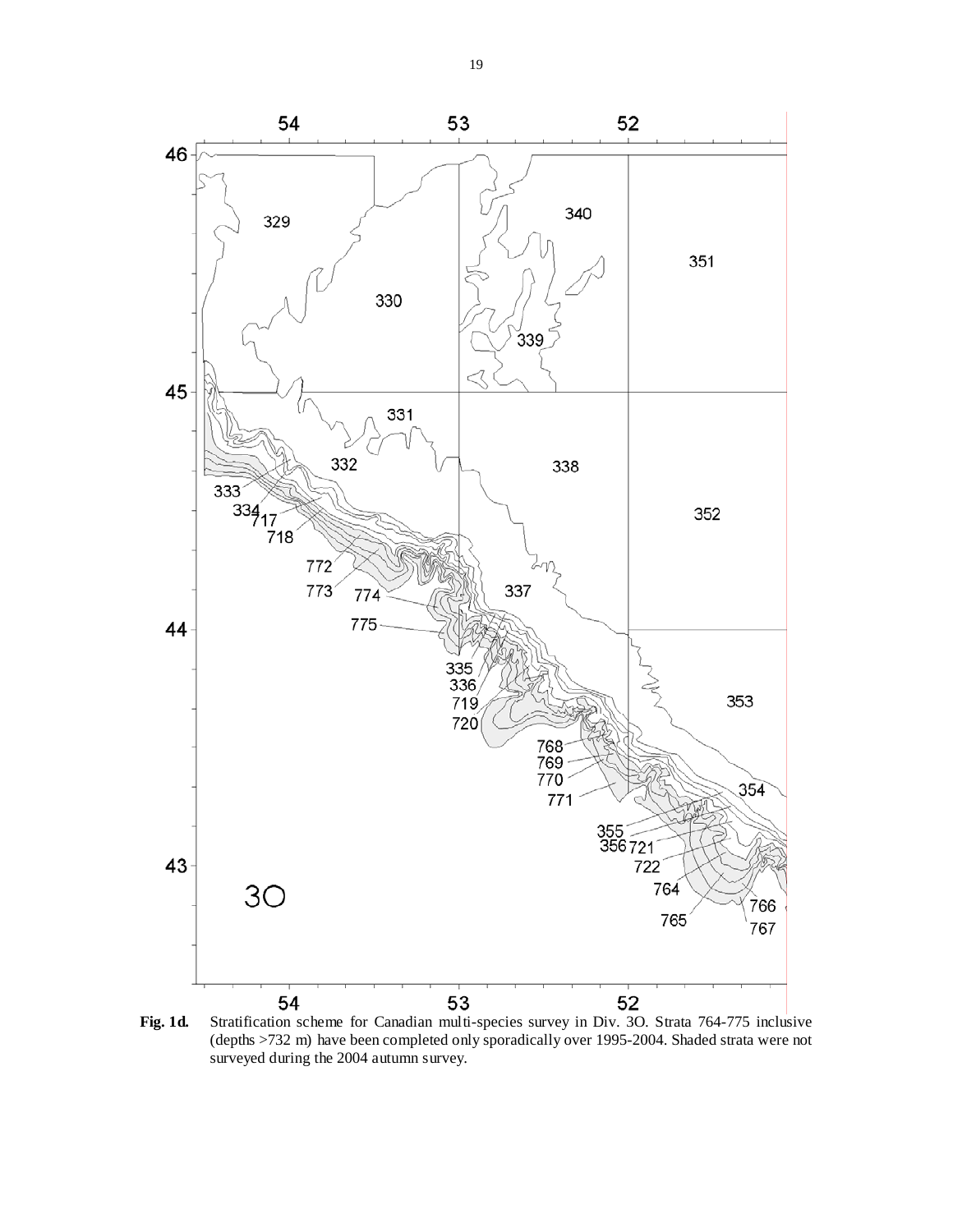

**Fig. 2**. Greenland Halibut Mean Weight per set from Canadian autumn surveys for 2003 (left) and 2004 (right). Autumn 2004 coverage deficiencies in Div. 3LMNO highlighted.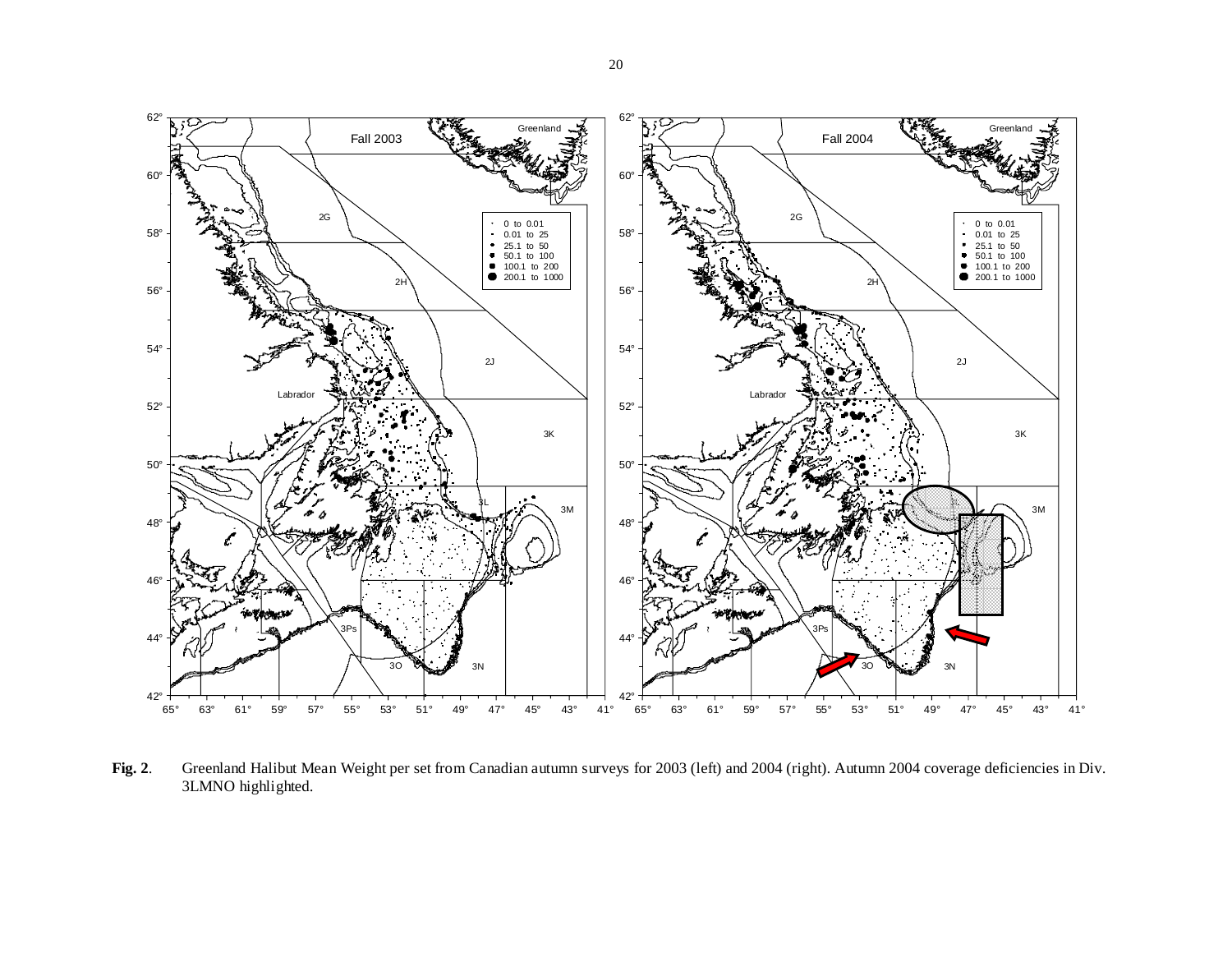

**Fig. 3.** Abundance (000s) of Greenland halibut in Div. 3L from Canadian autumn survey, and percent of the annual index observed in strata that were not surveyed during 2004.



**Fig. 4.** Biomass (t) of Greenland halibut in Div. 3L from Canadian autumn survey, and percent of the annual index observed in strata that were not surveyed during 2004.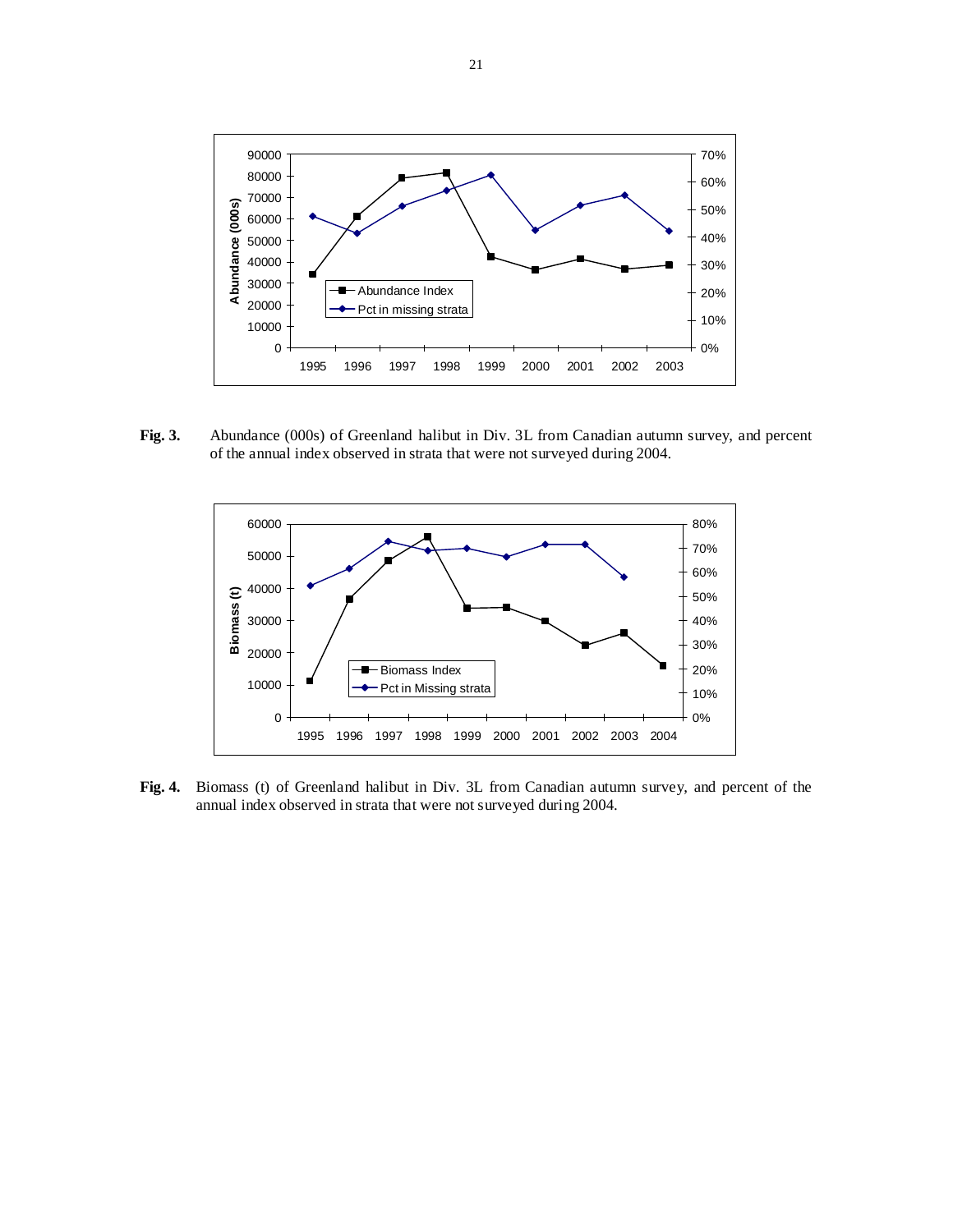

**Fig. 5a.** Percent of the annual abundance index of Greenland halibut in Div. 3L (autumn survey) observed in strata that were not surveyed during 2004, for ages 1, 4, 7, and 10.



Fig 5b. Percent of the annual abundance index of Greenland halibut in Div. 2J+3KL (combined; autumn survey) observed in strata that were not surveyed during 2004, for ages 1, 4, 7, and 10.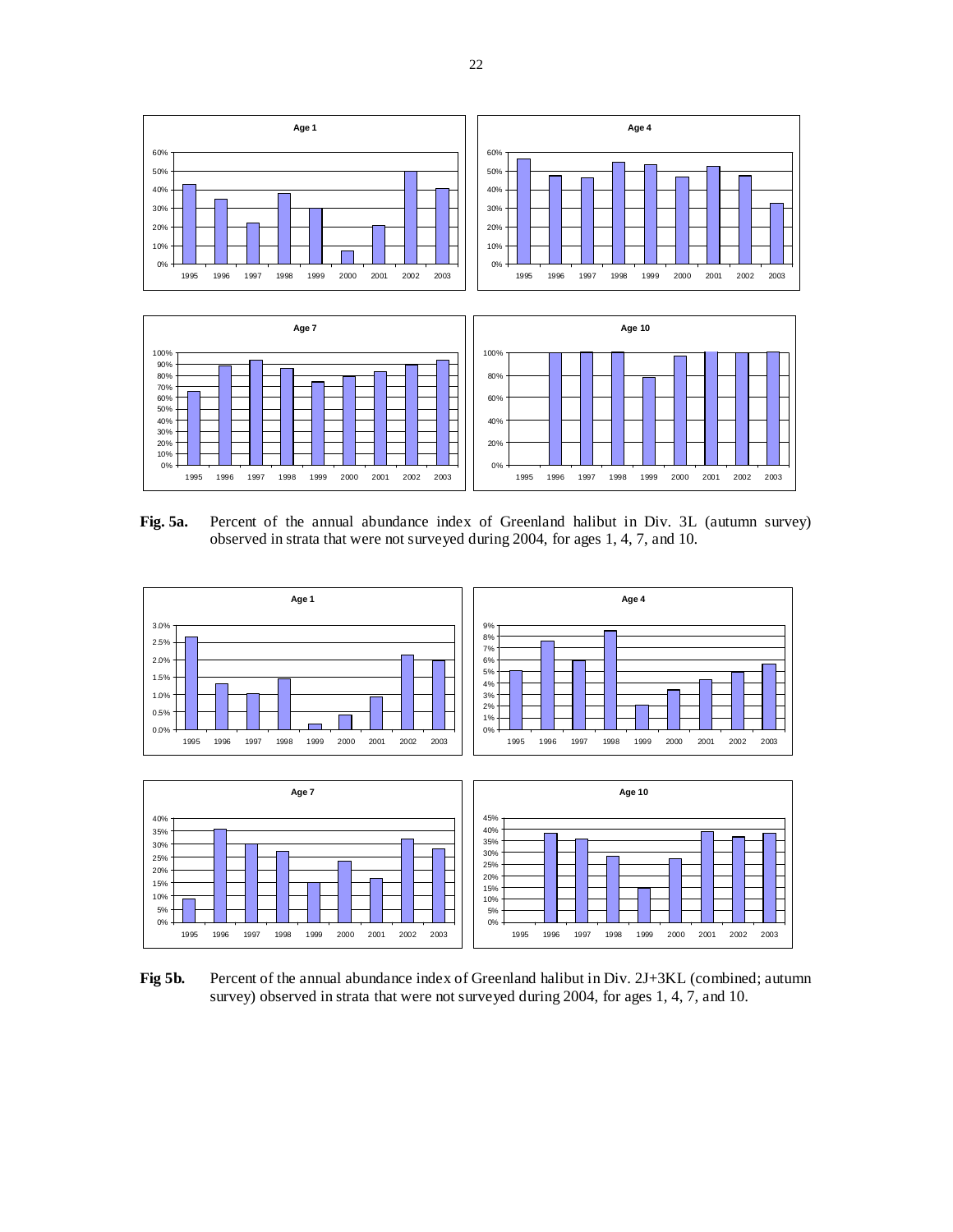

Fig. 6. Percent of Greenland halibut abundance (upper panel) and biomass (lower panel) indices in Div. 2J+3K3L sampled in the Div. 3L strata that were not surveyed in the autumn of 2004, from 1995-2003.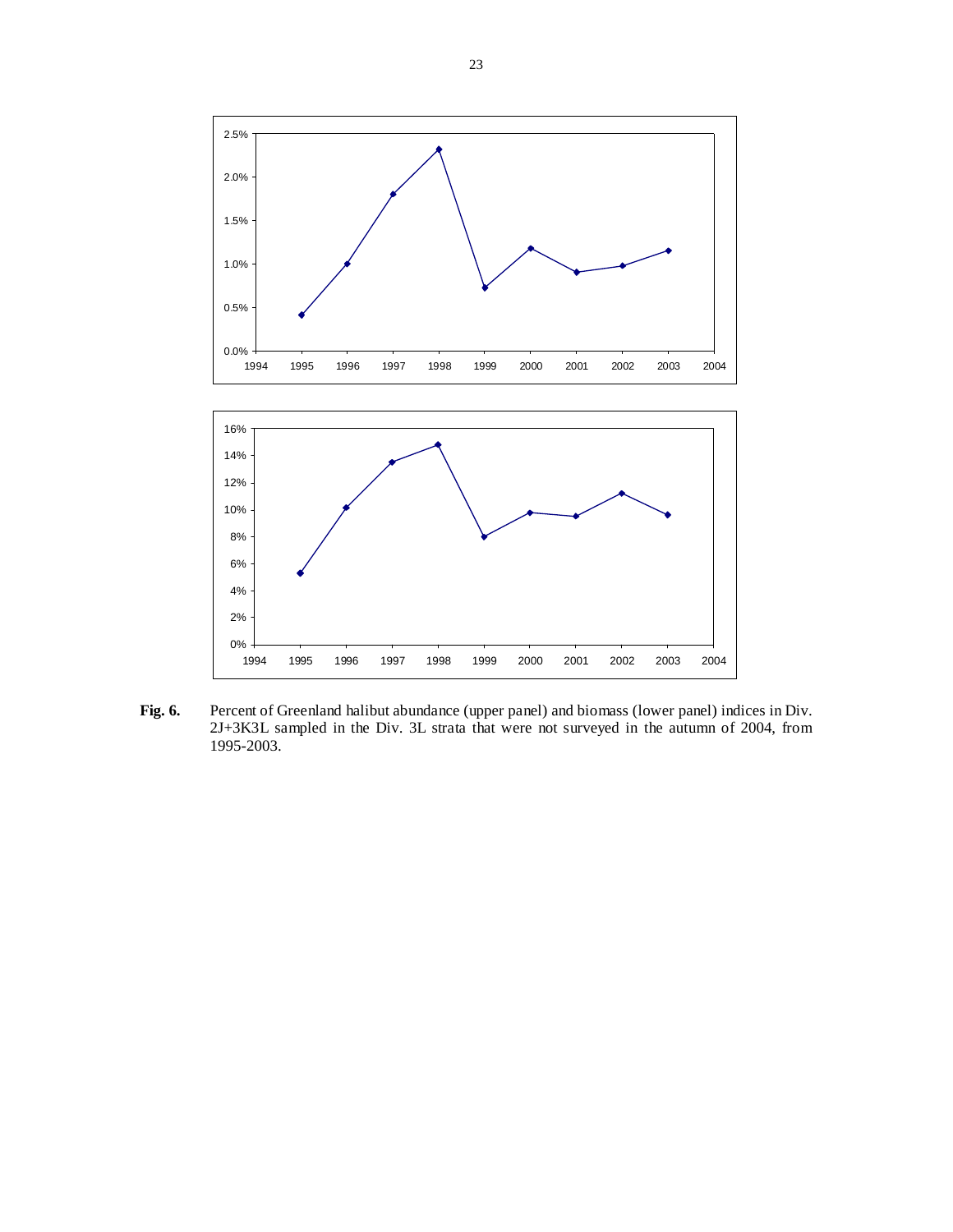

**Fig. 6**. American plaice Mean Weight per set from Canadian autumn surveys for 2003 (left) and 2004 (right). Autumn 2004 coverage deficiencies in Div. 3LNO highlighted.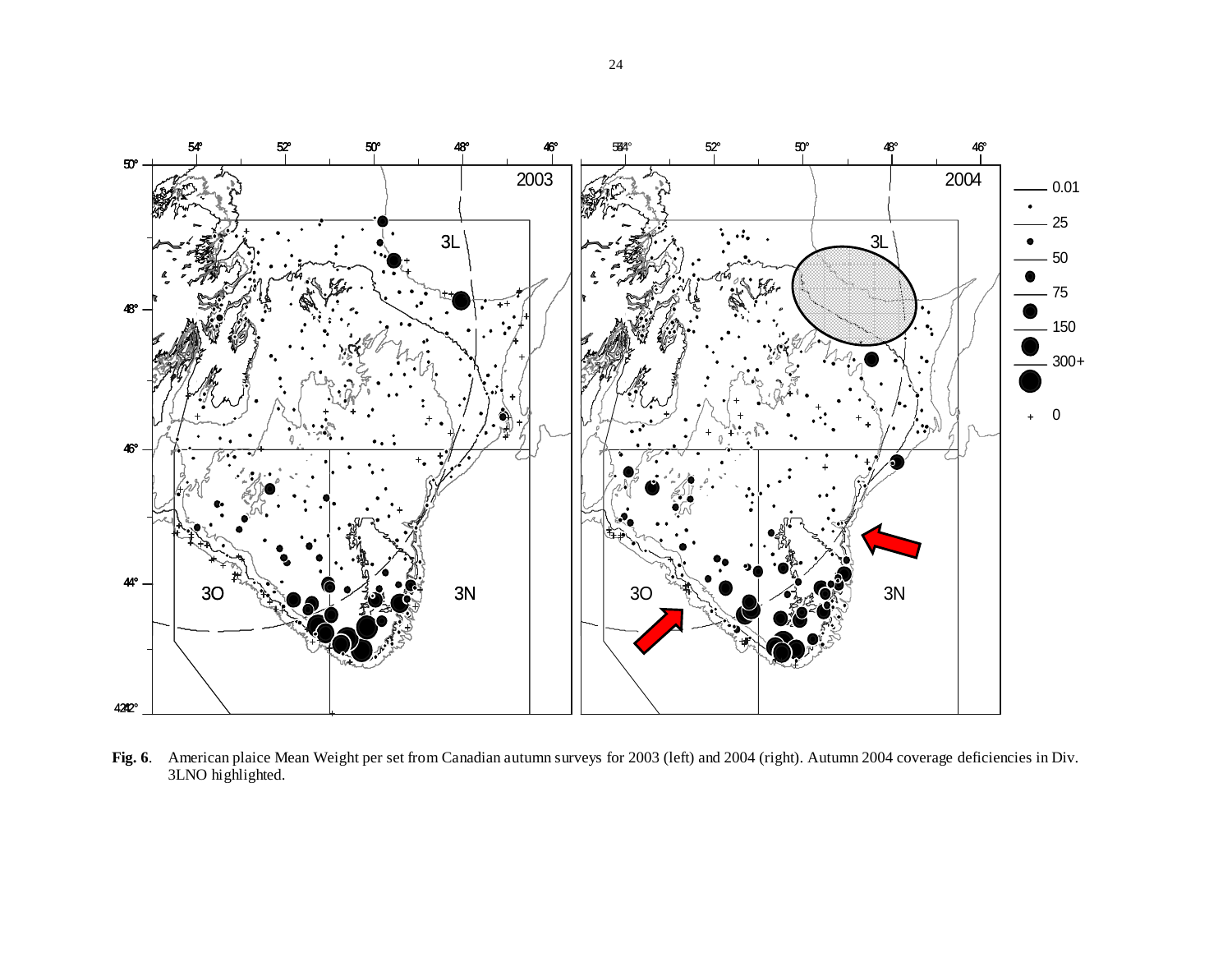

**Fig. 7.** Biomass (000 tons) of American Plaice in Div. 3L from Canadian autumn survey, and percent of the annual index observed in strata that were not surveyed during 2004.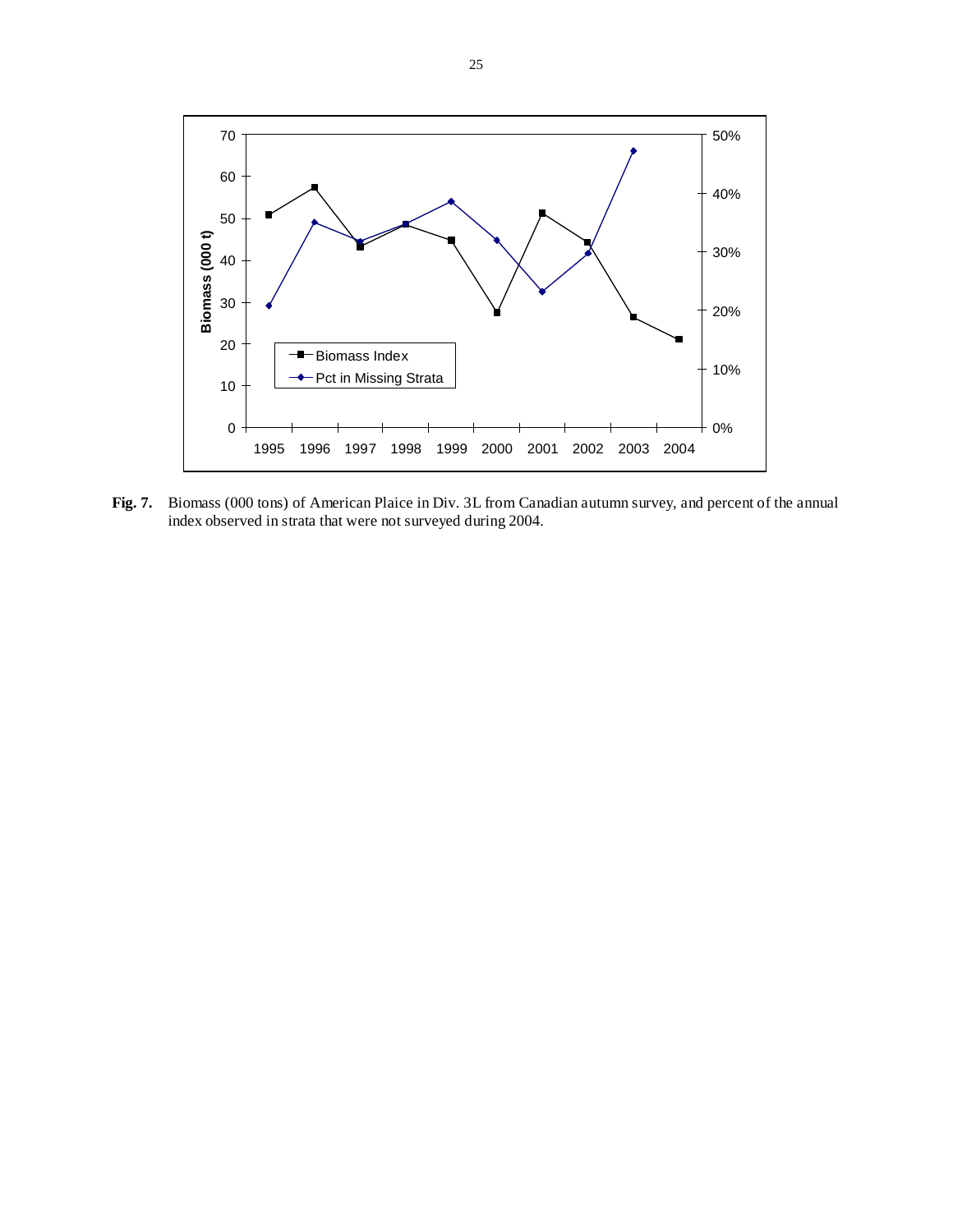

**Fig. 8.** Percent of the annual abundance index of American plaice in Div. 3L (autumn survey) observed in strata that were not surveyed during 2004, for ages 2, 5, 8, and 12.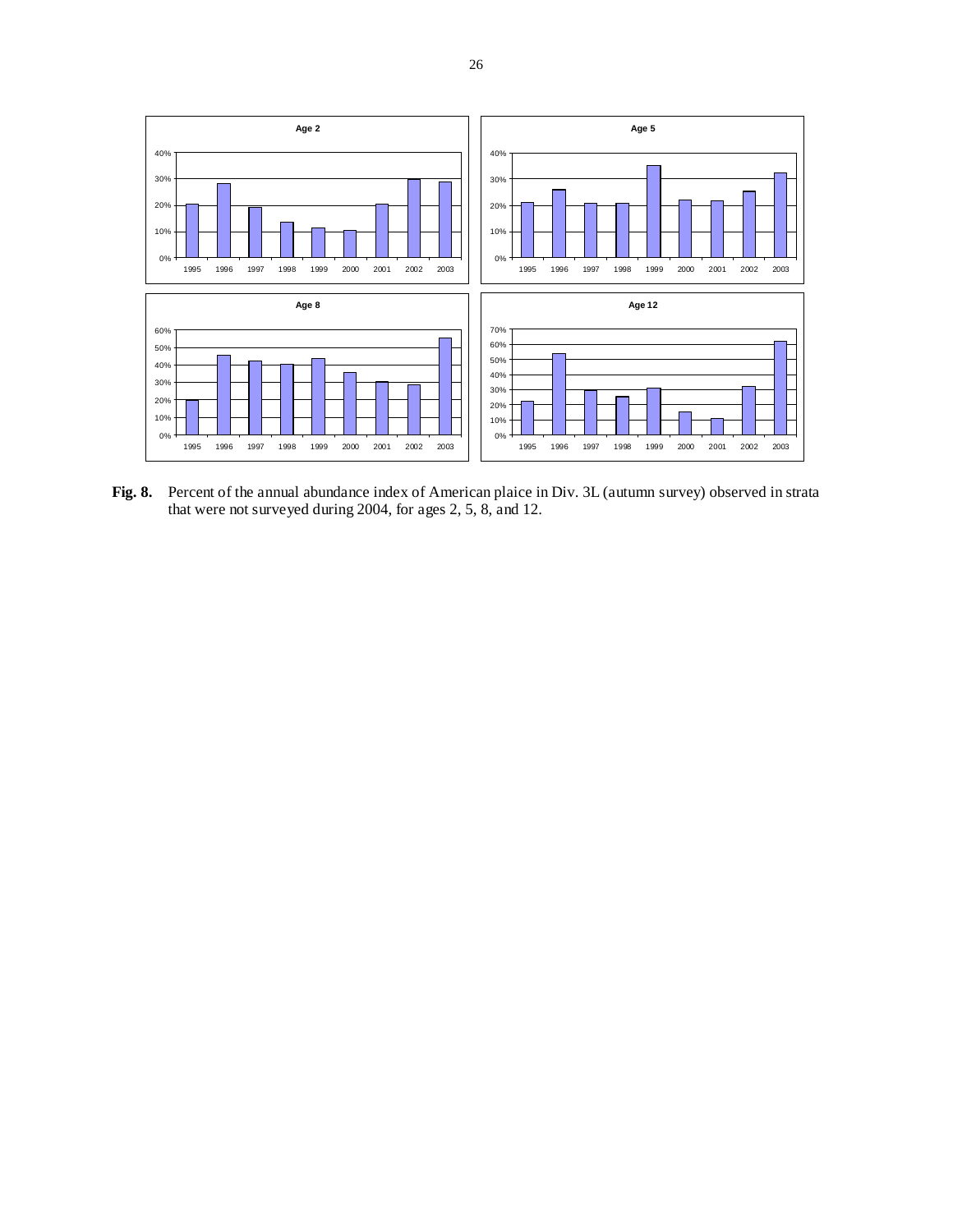

**Fig. 9.** Percent abundance and biomass of American Plaice found in Div. 3L (autumn survey) as a percent of the total found in Div. 3LNO from 1995-2004.

1994 1996 1998 2000 2002 2004 2006